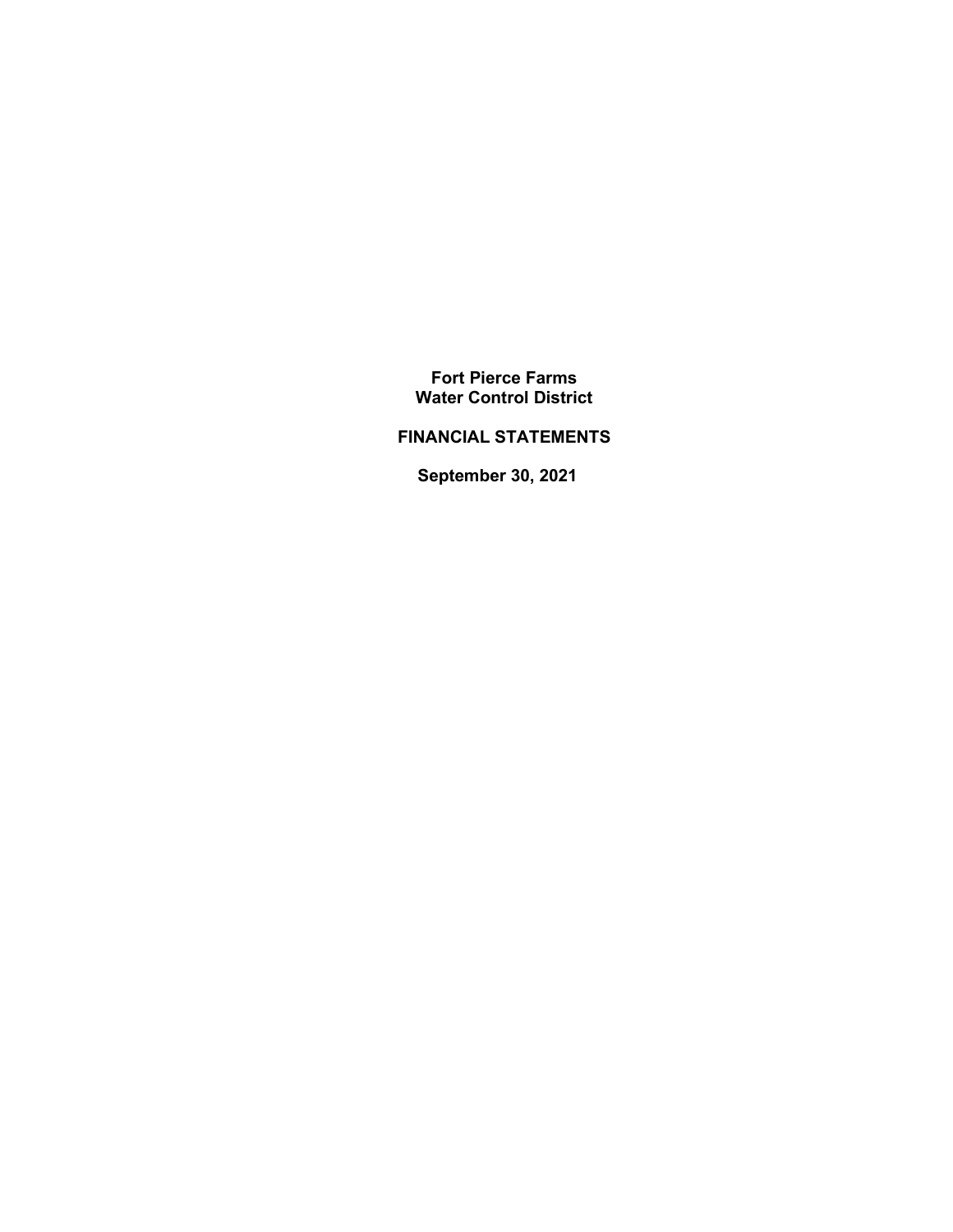# **Fort Pierce Farms Water Control District**

# **FINANCIAL STATEMENTS**

# **September 30, 2021**

# **TABLE OF CONTENTS**

|                                                                                                                                                                                                                                    | Page<br>Number  |
|------------------------------------------------------------------------------------------------------------------------------------------------------------------------------------------------------------------------------------|-----------------|
| REPORT OF INDEPENDENT AUDITORS                                                                                                                                                                                                     | $1 - 2$         |
| <b>MANAGEMENT'S DISCUSSION AND ANALYSIS</b>                                                                                                                                                                                        | $3-6$           |
| <b>BASIC FINANCIAL STATEMENTS</b>                                                                                                                                                                                                  |                 |
| Government-wide Financial Statements<br><b>Statement of Net Position</b><br><b>Statement of Activities</b><br><b>Fund Financial Statements</b>                                                                                     | 7<br>8          |
| <b>Balance Sheet - General Fund</b>                                                                                                                                                                                                | 9               |
| Reconciliation of General Fund Balance to Net Position<br>of Governmental Activities                                                                                                                                               | 10              |
| Statement of Revenues, Expenditures and Changes<br>in Fund Balances - General Fund                                                                                                                                                 | 11              |
| Reconciliation of the Statement of Revenues, Expenditures and Changes<br>In Fund Balance of the General Fund to the Statement of Activities<br>Statement of Revenues, Expenditures and Changes in Fund Balances -                  | 12 <sup>2</sup> |
| Budget and Actual - General Fund                                                                                                                                                                                                   | 13              |
| Notes to the Financial Statements                                                                                                                                                                                                  | $14 - 21$       |
| INDEPENDENT AUDITORS' REPORT ON INTERNAL CONTROL OVER<br>FINANCIAL REPORTING AND ON COMPLIANCE AND OTHER MATTERS<br>BASED ON AN AUDIT OF FINANCIAL STATEMENTS PERFORMED IN<br><b>ACCORDANCE WITH GOVERNMENT AUDITING STANDARDS</b> | 22-23           |
| <b>MANAGEMENT LETTER</b>                                                                                                                                                                                                           | 24-27           |
|                                                                                                                                                                                                                                    |                 |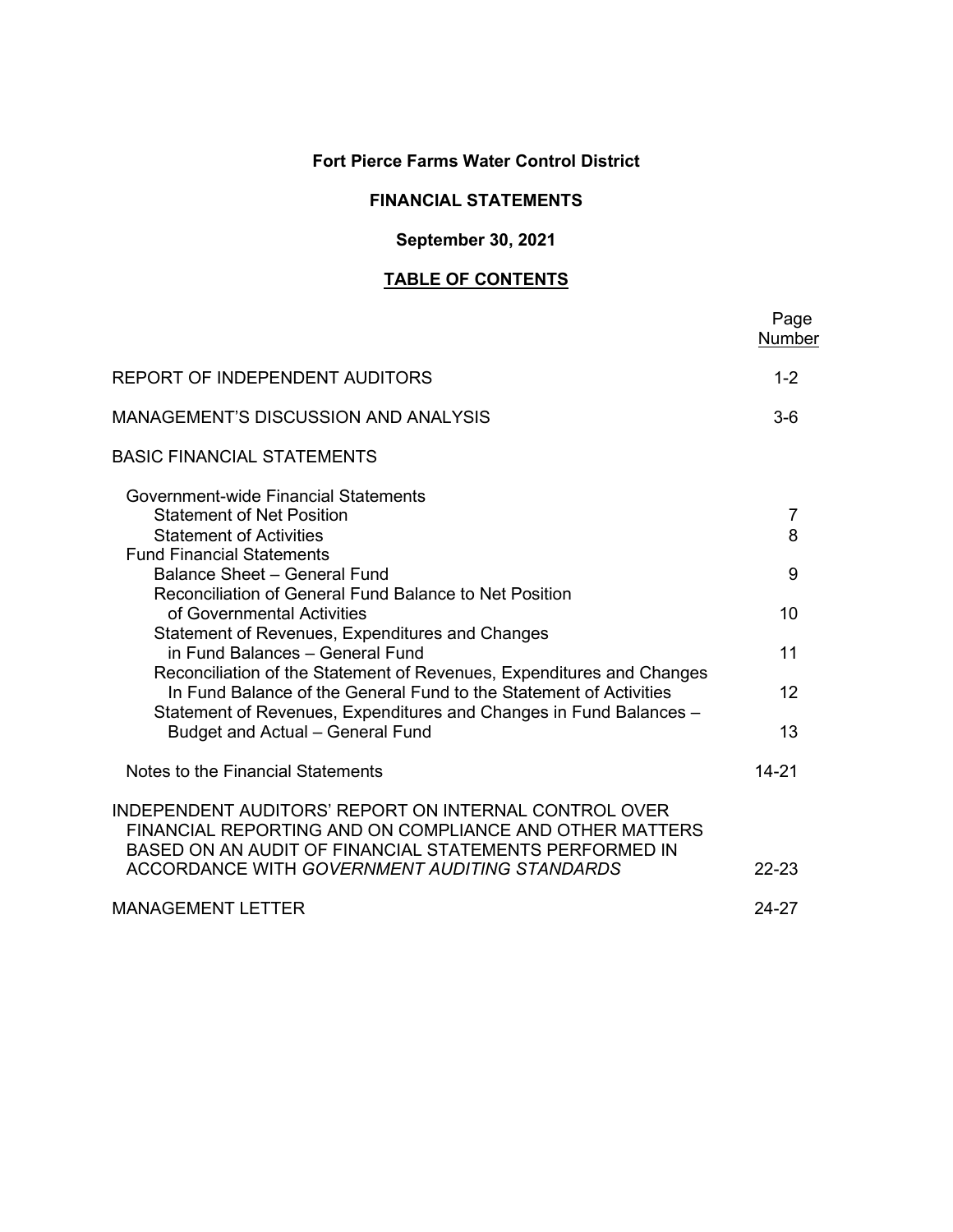

Certified Public Accountants PL

600 Citrus Avenue Suite 200 Fort Pierce, Florida 34950

772/461-6120 // 461-1155 FAX: 772/468-9278

### **REPORT OF INDEPENDENT AUDITORS**

To the Board of Supervisors Fort Pierce Farms Water Control District Fort Pierce, Florida

#### **Report on the Financial Statements**

We have audited the accompanying financial statements of Fort Pierce Farms Water Control District (the "District") as of and for the year ended September 30, 2021, and related notes to financial statements, which collectively comprise the District's basic financial statements as listed in the table of contents.

#### **Management's Responsibility for the Financial Statements**

Management is responsible for the preparation and fair presentation of these financial statements in accordance with accounting principles generally accepted in the United States of America; this includes the design, implementation, and maintenance of internal control relevant to the preparation and fair presentation of financial statements that are free from material misstatement, whether due to fraud or error.

#### **Auditor's Responsibility**

Our responsibility is to express an opinion on these financial statements based on our audit. We conducted our audit in accordance with auditing standards generally accepted in the United States of America and the standards applicable to financial audits contained in *Government Auditing Standards*, issued by Comptroller General of the United States. Those standards require that we plan and perform the audit to obtain reasonable assurance about whether the financial statements are free from material misstatement.

An audit involves performing procedures to obtain audit evidence about the amounts and disclosures in the financial statements. The procedures selected depend on the auditor's judgment, including the assessment of the risks of material misstatement of the financial statements, whether due to fraud or error. In making those risk assessments, the auditor considers internal control relevant to the entity's preparation and fair presentation of the financial statements in order to design audit procedures that are appropriate in the circumstances, but not for the purpose of expressing an opinion on the effectiveness of the entity's internal control. Accordingly, we express no such opinion. An audit also includes evaluating the appropriateness of accounting policies used and the reasonableness of significant accounting estimates made by management, as well as evaluating the overall presentation of the financial statements.

We believe that the audit evidence we have obtained is sufficient and appropriate to provide a basis for our audit opinion.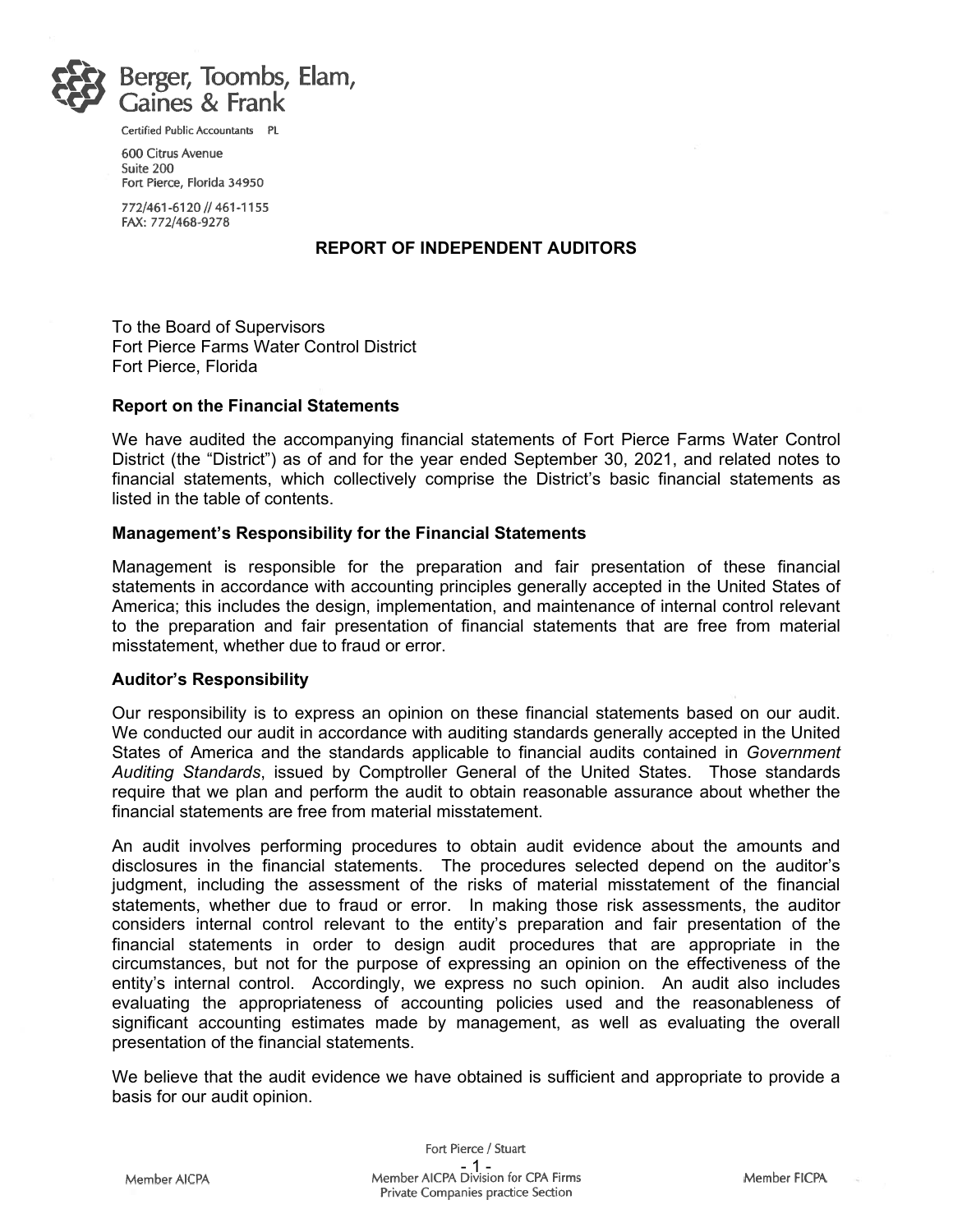

#### **Opinion**

In our opinion, the basic financial statements referred to above present fairly, in all material respects, the financial position of the governmental activities and the General Fund of Fort Pierce Farms Water Control District as of September 30, 2021, and the respective changes in financial position and the budgetary comparison for the General Fund for the year then ended in conformity with accounting principles generally accepted in the United States of America.

#### **Other Matters**

#### *Required Supplementary Information*

Accounting principles generally accepted in the United States of America require that the Management Discussion and Analysis be presented to supplement the basic financial statements. Such information, although not a part of the basic financial statements, is required by the Governmental Accounting Standards Board who considers it to be an essential part of financial reporting for placing the basic financial statements in an appropriate operational, economic, or historical context. We have applied certain limited procedures to the required supplementary information in accordance with auditing standards generally accepted in the United States of America, which consisted of inquiries of management about the methods of preparing the information and comparing the information for consistency with management's responses to our inquiries, the basic financial statements, and other knowledge we obtained during our audit of the basic financial statements. We do not express an opinion or provide any assurance on the information because the limited procedures do not provide us with sufficient evidence to express an opinion or provide any assurance.

#### **Other Reporting Required by Government Auditing Standards**

In accordance with *Government Auditing Standards*, we have also issued a report dated March 2, 2022 on our consideration of the District's internal control over financial reporting and on our tests of its compliance with certain provisions of laws, regulations and contracts. The purpose of that report is to describe the scope of our testing of internal control over financial reporting and compliance and the results of that testing, and not to provide an opinion on internal control over financial reporting or on compliance. That report is an integral part of an audit performed in accordance with *Government Auditing Standards* in considering Fort Pierce Farms Water Control District's internal control over financial reporting and compliance.

Durair Joonibo Elam

Berger, Toombs, Elam, Gaines & Frank Certified Public Accountants PL Fort Pierce, Florida

March 2, 2022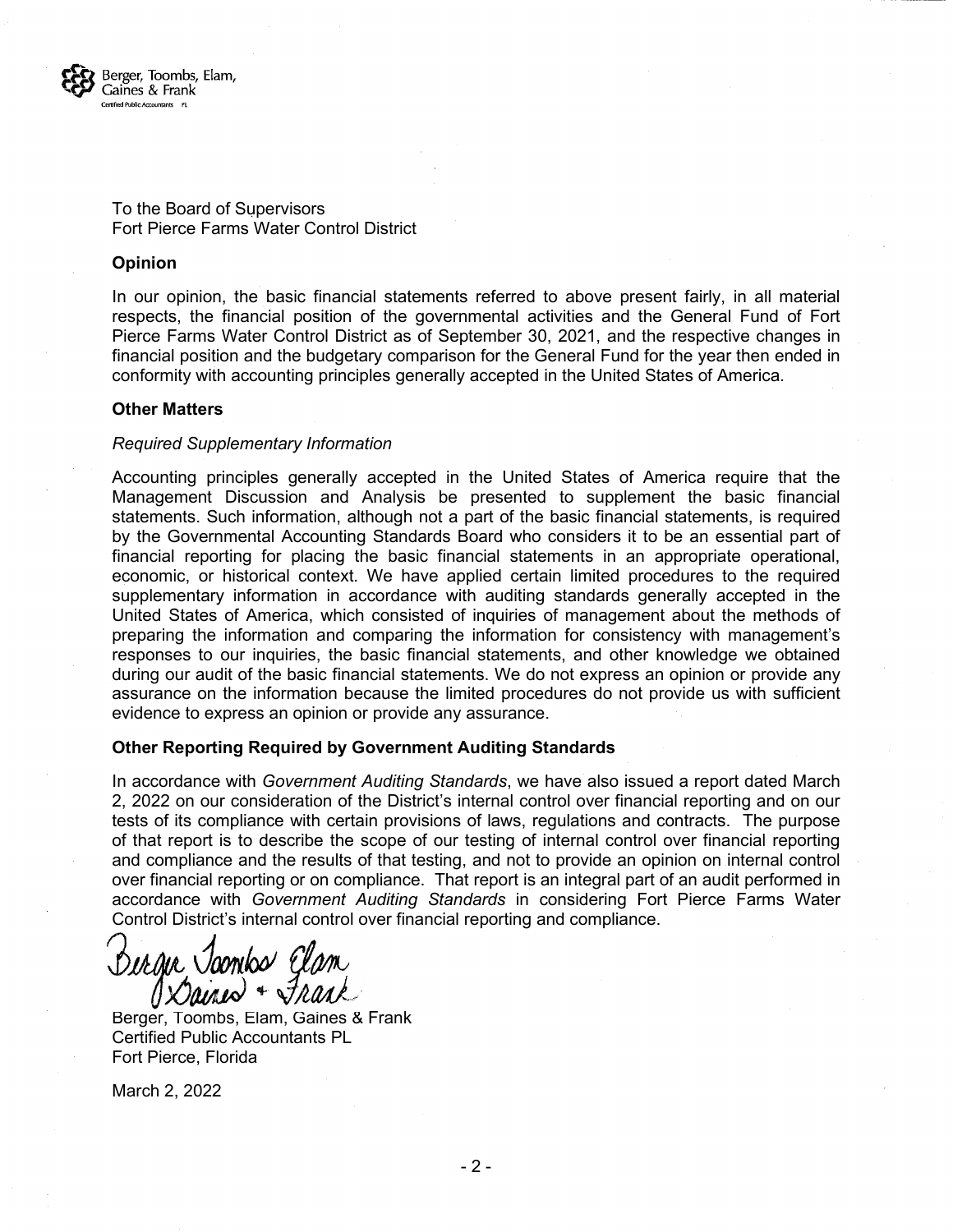### **OVERVIEW OF THE FINANCIAL STATEMENTS**

The District's basic financial statements comprise three components; 1) *Government-wide financial statements*, 2) *Fund financial statements*, and 3) *Notes to financial statements*. The *Government-wide financial statements* present an overall picture of the District's financial position and results of operations. The *Fund financial statements* present financial information for the District's major funds. The *Notes to financial statements* provide additional information concerning the District's finances.

The Government-wide financial statements are the **statement of net position** and the **statement of activities**. These statements use accounting methods similar to those used by private-sector companies. Emphasis is placed on the net position of governmental activities and the change in net position. Governmental activities are primarily supported by special assessments.

The **statement of net position** presents information on all assets and liabilities of the District, with the difference between assets and liabilities reported as net position. Net position is reported in two categories; 1) net investment in capital assets and 2) unrestricted. Assets, liabilities, and net position are reported for all Governmental activities.

The **statement of activities** presents information on all revenues and expenses of the District and the change in net position. Expenses are reported by major function and program revenues relating to those functions are reported, providing the net cost of all functions provided by the District. The Governmental activities financed by the District include general government and physical environment activities.

Fund financial statements present financial information for governmental funds. These statements provide financial information for the major funds of the District. Governmental fund financial statements provide information on the current assets and liabilities of the funds, changes in current financial resources (revenues and expenditures), and current available resources.

Fund financial statements include a **balance sheet** and a **statement of revenues, expenditures and changes in fund balances** for all governmental funds. A **statement of revenues, expenditures, and changes in fund balances – budget and actual**, is provided for the District's General Fund. Fund financial statements provide more detailed information about the District's activities.

The government-wide financial statements and the fund financial statements provide different pictures of the District. The government-wide financial statements provide an overall picture of the District's financial standing. These statements are comparable to private-sector companies and give a good understanding of the District's overall financial health and how the District paid for the various activities, or functions, provided by the District.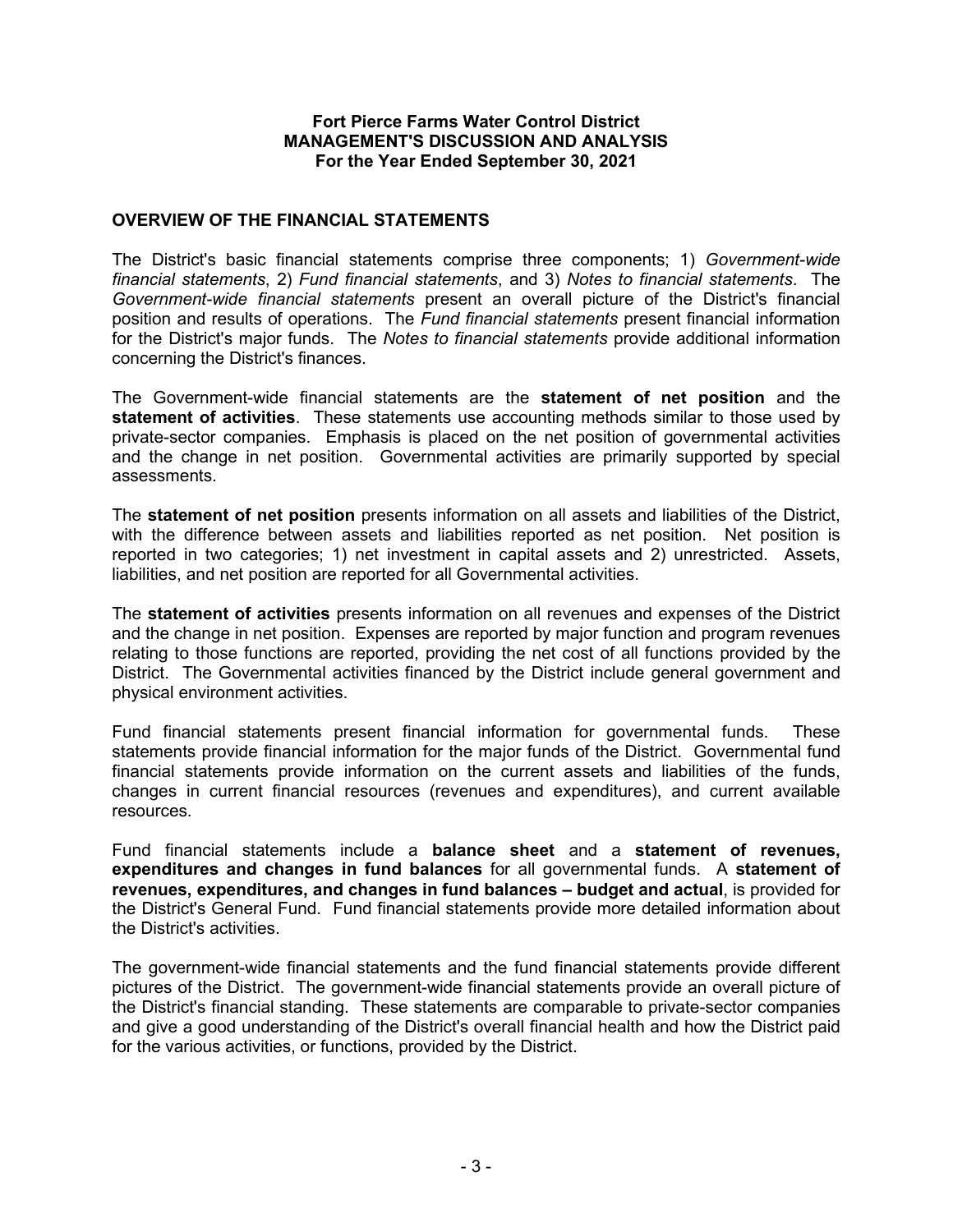### **OVERVIEW OF THE FINANCIAL STATEMENTS (CONTINUED)**

All assets of the District, including improvements other than buildings and equipment are reported in the **statement of net position**. The **statement of activities** includes depreciation on all long lived assets of the District. The fund financial statements provide a picture of the funds of the District. In the case of governmental activities, outlays for long lived assets are reported as expenditures. To provide a link from the fund financial statements to the government-wide financial statements, reconciliation is provided from the fund financial statements to the government-wide financial statements.

Notes to financial statements provide additional details concerning the financial activities and financial balances of the District.

#### **Financial Highlights**

The following are the highlights of financial activity for the year ended September 30, 2021.

- The District's total assets exceeded total liabilities by \$3,937,431 (net position). Unrestricted net position for Governmental Activities was \$977,311. Net investment in capital assets for Governmental Activities was \$2,960,120.
- Governmental activities revenues totaled \$447,302, while governmental activities expenses totaled \$803,058.

#### **Financial Analysis of the District**

The following schedule provides a summary of the assets, liabilities and net position of the District and is presented by category for comparison purposes.

### **Net Position**

|                                         | <b>Governmental Activities</b> |           |  |
|-----------------------------------------|--------------------------------|-----------|--|
|                                         | 2021                           | 2020      |  |
| <b>Current assets</b>                   | 993,239<br>S                   | 885,154   |  |
| Capital assets, net                     | 2,960,120                      | 3,415,651 |  |
| <b>Total Assets</b>                     | 3,953,359                      | 4,300,805 |  |
| <b>Current liabilities</b>              | 15,928                         | 7,618     |  |
| Net position invested in capital assets | 2,960,120                      | 3,415,651 |  |
| Net position - unrestricted             | 977,311                        | 877,536   |  |
| <b>Total Net Position</b>               | 3,937,431                      | 4,293,187 |  |

The increase in current assets is related to revenues exceeding expenditures at the fund level in the current year.

The decrease in capital assets is due to depreciation in the current period.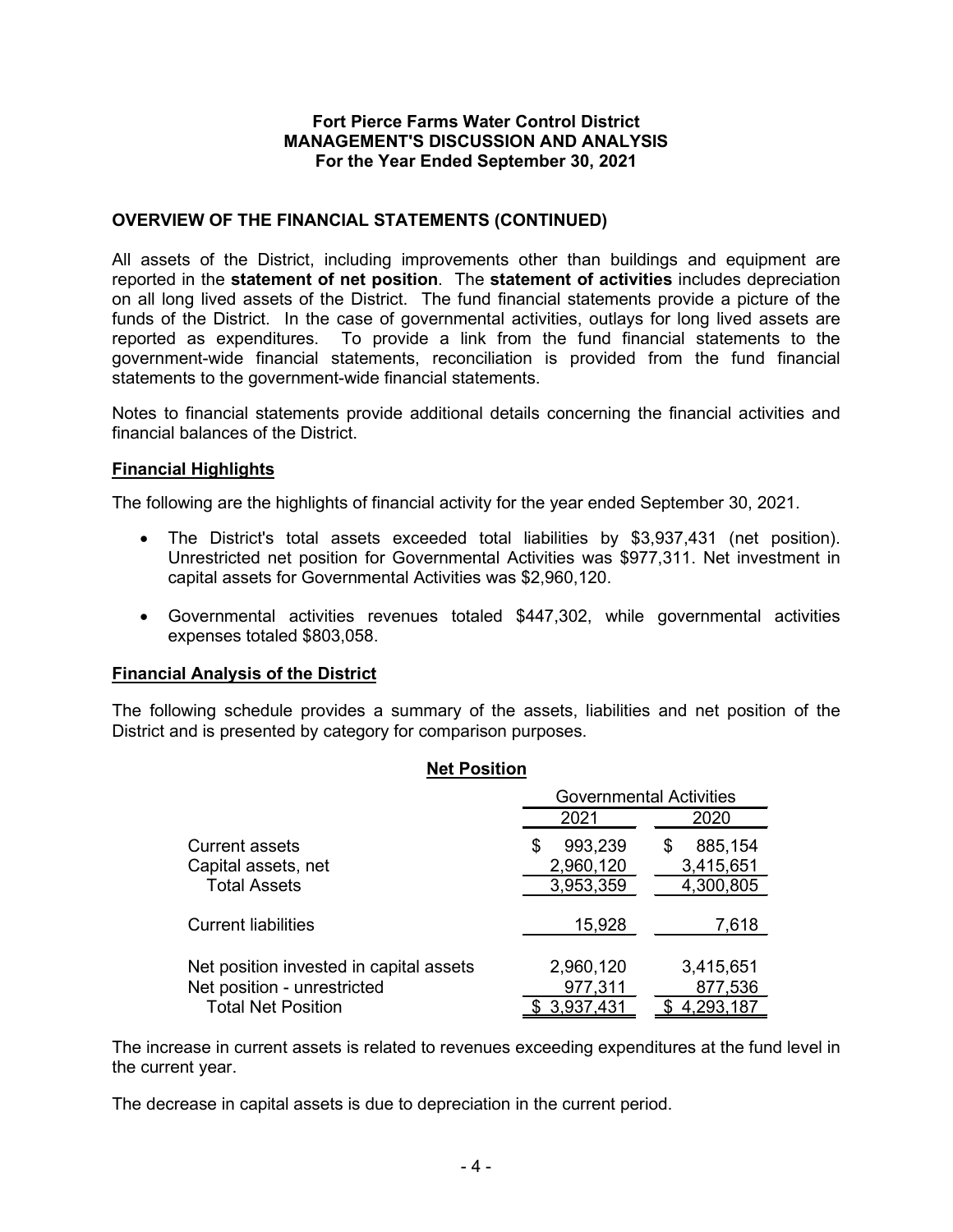# **OVERVIEW OF THE FINANCIAL STATEMENTS (CONTINUED)**

### **Financial Analysis of the District (Continued)**

The following schedule provides a summary of the changes in net position of the District and is presented by category for comparison purposes.

### **Changes in Net Position**

|                                  | <b>Governmental Activities</b> |              |    |             |
|----------------------------------|--------------------------------|--------------|----|-------------|
|                                  |                                | 2021         |    | 2020        |
| <b>Program Revenues</b>          |                                |              |    |             |
| Charges for services             | \$                             | 273,445      | \$ | 262,990     |
| <b>General Revenues</b>          |                                |              |    |             |
| Licenses and permits             |                                | 21,765       |    | 19,380      |
| Interest                         |                                | 70           |    | 307         |
| <b>Miscellaneous</b>             |                                | 152,022      |    | 146,581     |
| <b>Total Revenues</b>            |                                | 447,302      |    | 429,258     |
| <b>Expenses</b>                  |                                |              |    |             |
| General government               |                                | 62,694       |    | 64,800      |
| Physical environment             |                                | 740,364      |    | 637,365     |
| <b>Total Expenses</b>            |                                | 803,058      |    | 702,165     |
| Change in Net Position           |                                | (355, 756)   |    | (272, 907)  |
| Net Position - Beginning of Year |                                | 4,293,187    |    | 4,566,094   |
| Net Position - End of Year       |                                | \$ 3,937,431 |    | \$4,293,187 |

The increase in physical environment expenses is mostly related to increased repair and maintenance costs in the current year.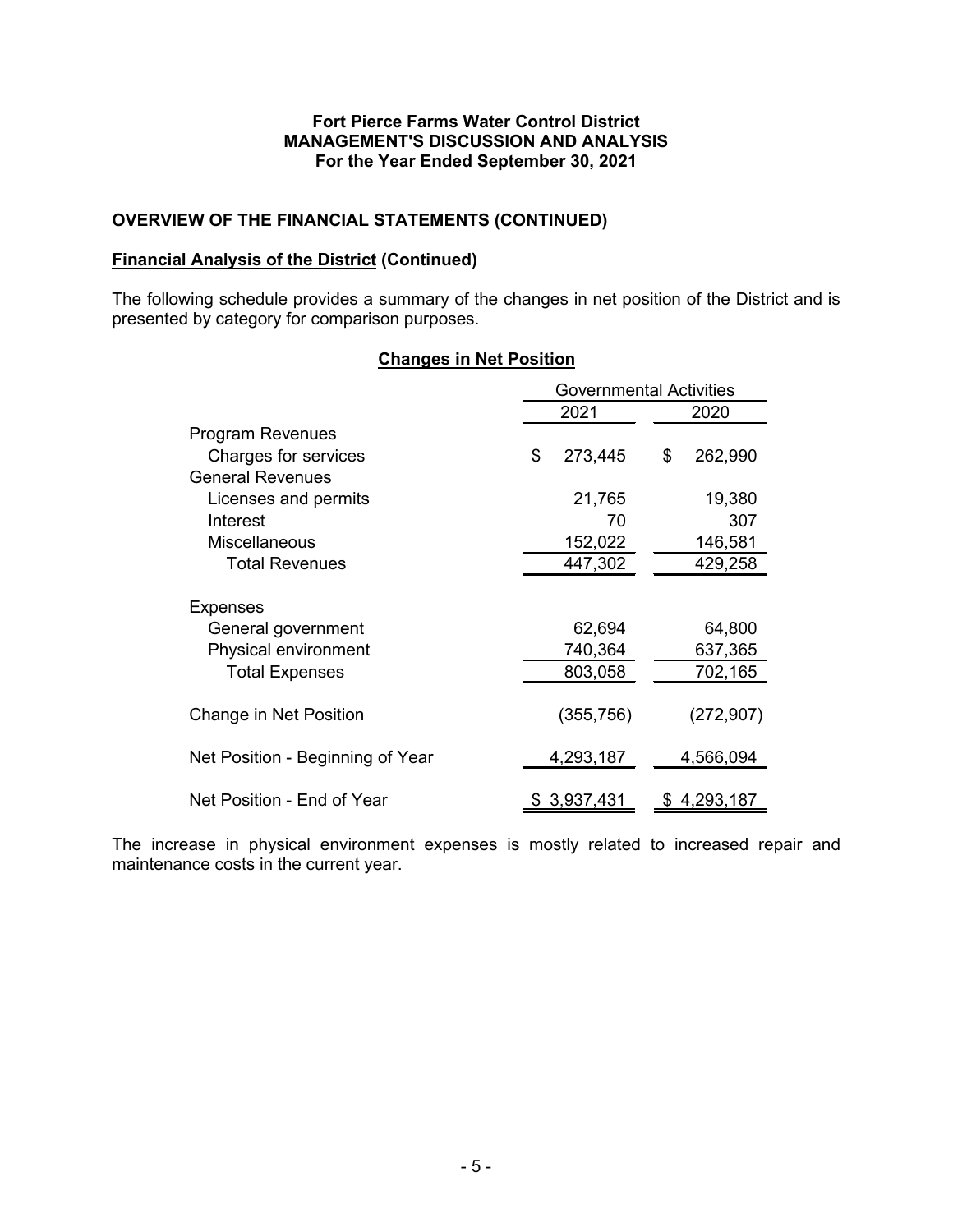# **OVERVIEW OF THE FINANCIAL STATEMENTS (CONTINUED)**

## **Capital Assets Activity**

The following schedule provides a summary of the District's capital assets as of September 30, 2021 and 2020.

|                                   | <b>Governmental Activities</b> |               |  |
|-----------------------------------|--------------------------------|---------------|--|
| <b>Description</b>                | 2021                           | 2020          |  |
| Land improvements                 | \$2,585,097                    | \$2,585,097   |  |
| Watershed improvements            | 7,038,344                      | 7,038,344     |  |
| Drainage improvements             | 932,289                        | 932,289       |  |
| Equipment                         | 80,526                         | 80,526        |  |
| Less: accumulated depreciation    | (7,676,136)                    | (7, 220, 605) |  |
| <b>Total Capital Assets (Net)</b> | \$2,960,120                    | \$3,415,651   |  |

During the year, depreciation was \$455,531.

### **General Fund Budgetary Highlights**

The September 30, 2021 budget was amended to reflect actual expenditures.

#### **Economic Factors and Next Year's Budget**

Fort Pierce Farms Water Control District does not expect any economic factors to have any significant effect on the financial position or results of operations of the District in fiscal year 2022.

#### **Request for Information**

The financial report is designed to provide a general overview of Fort Pierce Farms Water Control District's finances for all those with an interest. Questions concerning any of the information provided in this report or requests for additional information should be addressed to the Fort Pierce Farms Water Control District, 14666 Orange Avenue, Fort Pierce, Florida 34945.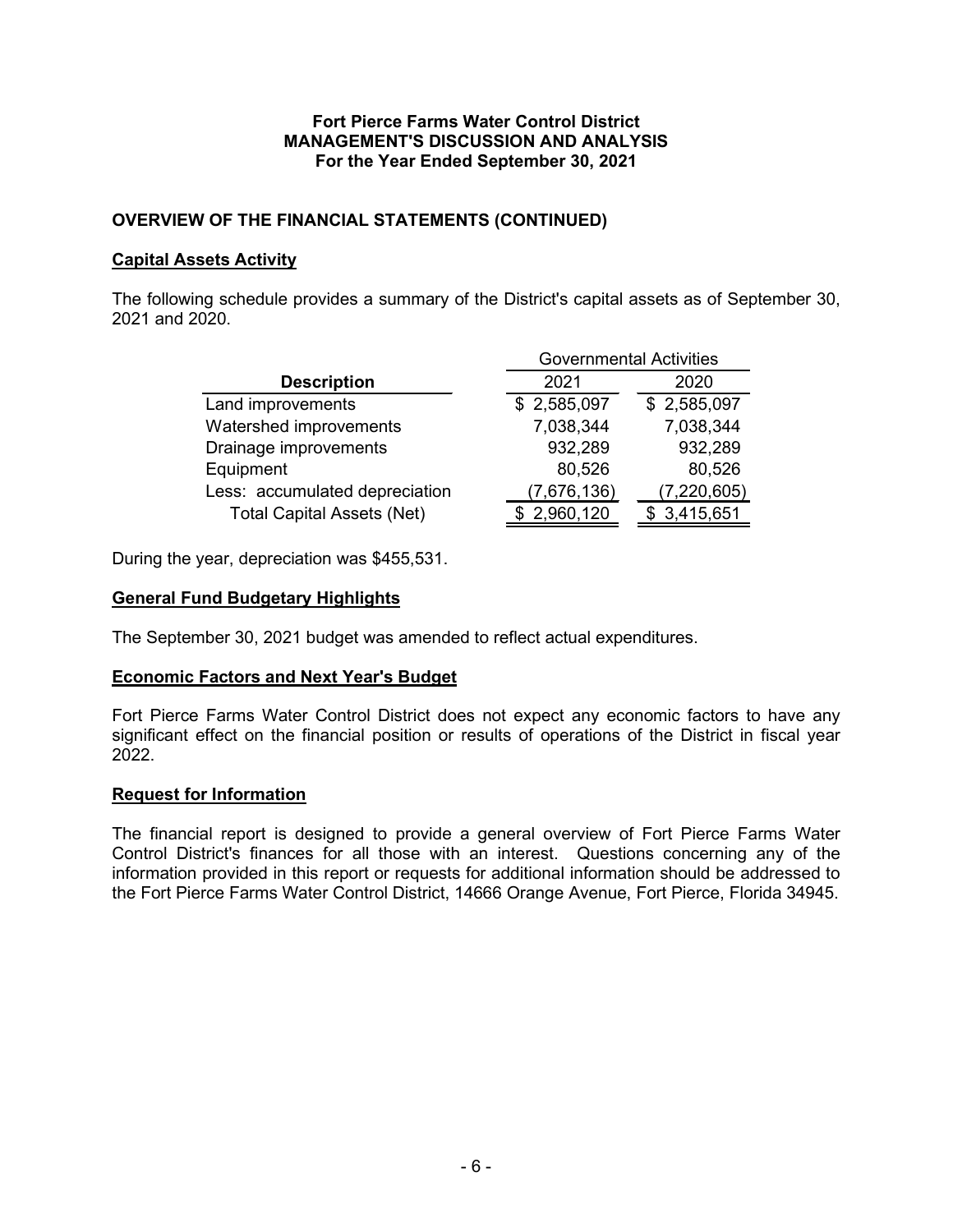# **Fort Pierce Farms Water Control District STATEMENT OF NET POSITION September 30, 2021**

|                                   | <b>Governmental</b><br><b>Activities</b> |
|-----------------------------------|------------------------------------------|
| <b>Assets</b>                     |                                          |
| <b>Current Assets</b>             |                                          |
| Cash and equivalents              | \$<br>989,431                            |
| Accounts receivable               | 3,808                                    |
| <b>Total Current Assets</b>       | 993,239                                  |
| <b>Non-Current Assets</b>         |                                          |
| Capital Assets, being depreciated |                                          |
| Land improvements                 | 2,585,097                                |
| Watershed improvements            | 7,038,344                                |
| Drainage improvements             | 932,289                                  |
| Equipment                         | 80,526                                   |
| Less: accumulated depreciation    | (7,676,136)                              |
| <b>Total Non-Current Assets</b>   | 2,960,120                                |
| <b>Total Assets</b>               | 3,953,359                                |
| <b>Liabilities</b>                |                                          |
| <b>Current Liabilities</b>        |                                          |
| Accounts payable                  | 10,155                                   |
| <b>Unearned revenues</b>          | 5,773                                    |
| <b>Total Liabilities</b>          | 15,928                                   |
|                                   |                                          |
| <b>Net Position</b>               |                                          |
| Net investment in capital assets  | 2,960,120                                |
| Unrestricted                      | 977,311                                  |
| <b>Total Net Position</b>         | \$<br>3,937,431                          |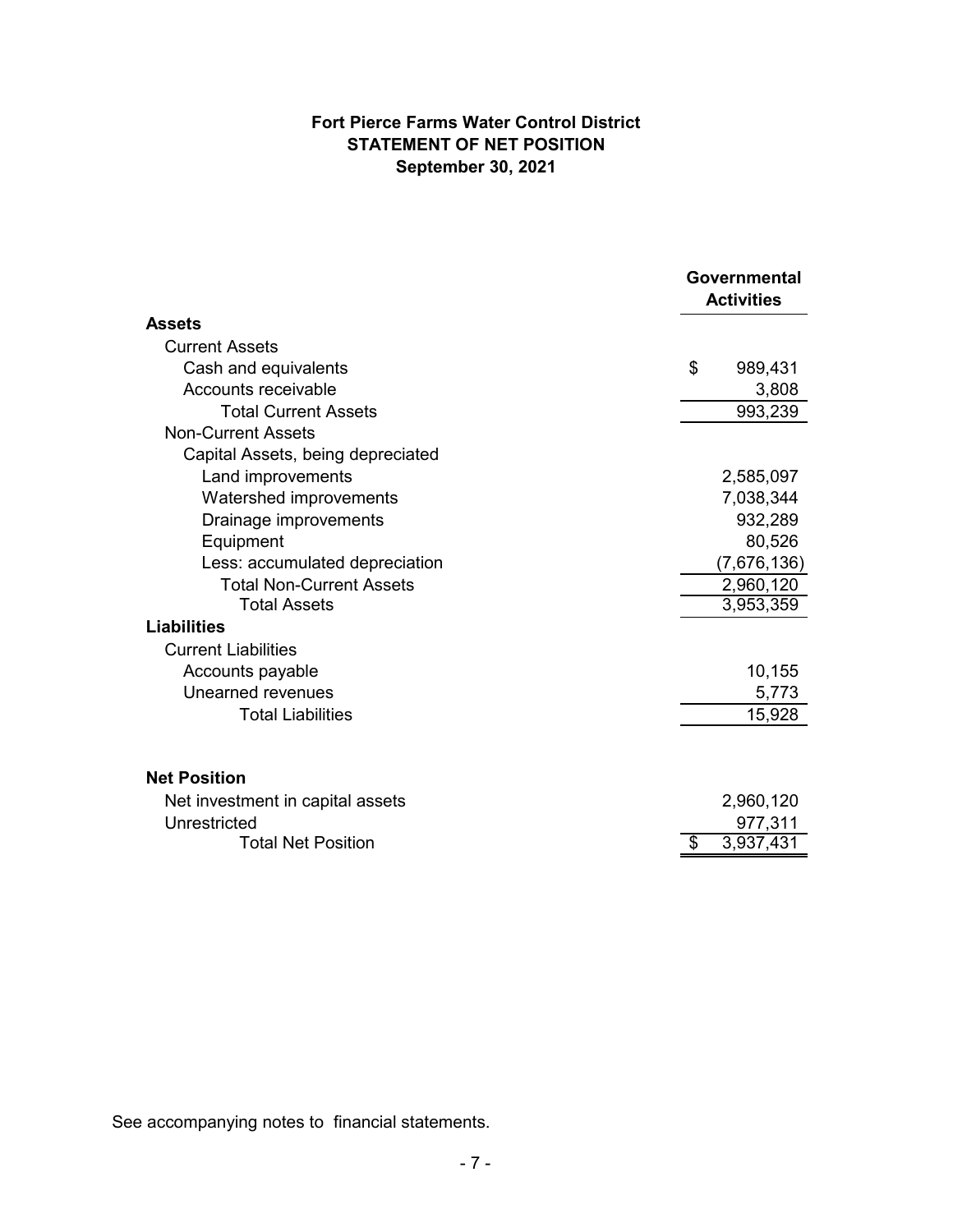# **Fort Pierce Farms Water Control District STATEMENT OF ACTIVITIES For the Year Ended September 30, 2021**

|                                      |               |                                |                                   | <b>Net (Expense)</b><br><b>Revenues and</b> |
|--------------------------------------|---------------|--------------------------------|-----------------------------------|---------------------------------------------|
|                                      |               |                                | Program                           | <b>Changes in</b>                           |
|                                      |               |                                | <b>Revenues</b>                   | <b>Net Position</b>                         |
|                                      |               |                                | <b>Charges for</b>                | Governmental                                |
| <b>Functions/Programs</b>            |               | <b>Expenses</b>                | <b>Services</b>                   | <b>Activities</b>                           |
| <b>Primary Government</b>            |               |                                |                                   |                                             |
| <b>Governmental Activities</b>       |               |                                |                                   |                                             |
| General government                   | \$            | (62,694)                       | \$<br>49,330                      | \$<br>(13, 364)                             |
| Physical environment                 |               | 740,364)                       | 224,115                           | (516,249)                                   |
| <b>Total Governmental Activities</b> | $\frac{1}{2}$ | (803, 058)                     | \$<br>273,445                     | (529, 613)                                  |
|                                      |               | <b>General Revenues</b>        |                                   |                                             |
|                                      |               | Licenses and permits           |                                   | 21,765                                      |
|                                      |               | Interest                       |                                   | 70                                          |
|                                      |               | <b>Miscellaneous</b>           |                                   | 152,022                                     |
|                                      |               | <b>Total General Revenues</b>  |                                   | 173,857                                     |
|                                      |               | Change in Net Position         |                                   | (355, 756)                                  |
|                                      |               | Net Position - October 1, 2020 |                                   | 4,293,187                                   |
|                                      |               |                                | Net Position - September 30, 2021 | \$<br>3,937,431                             |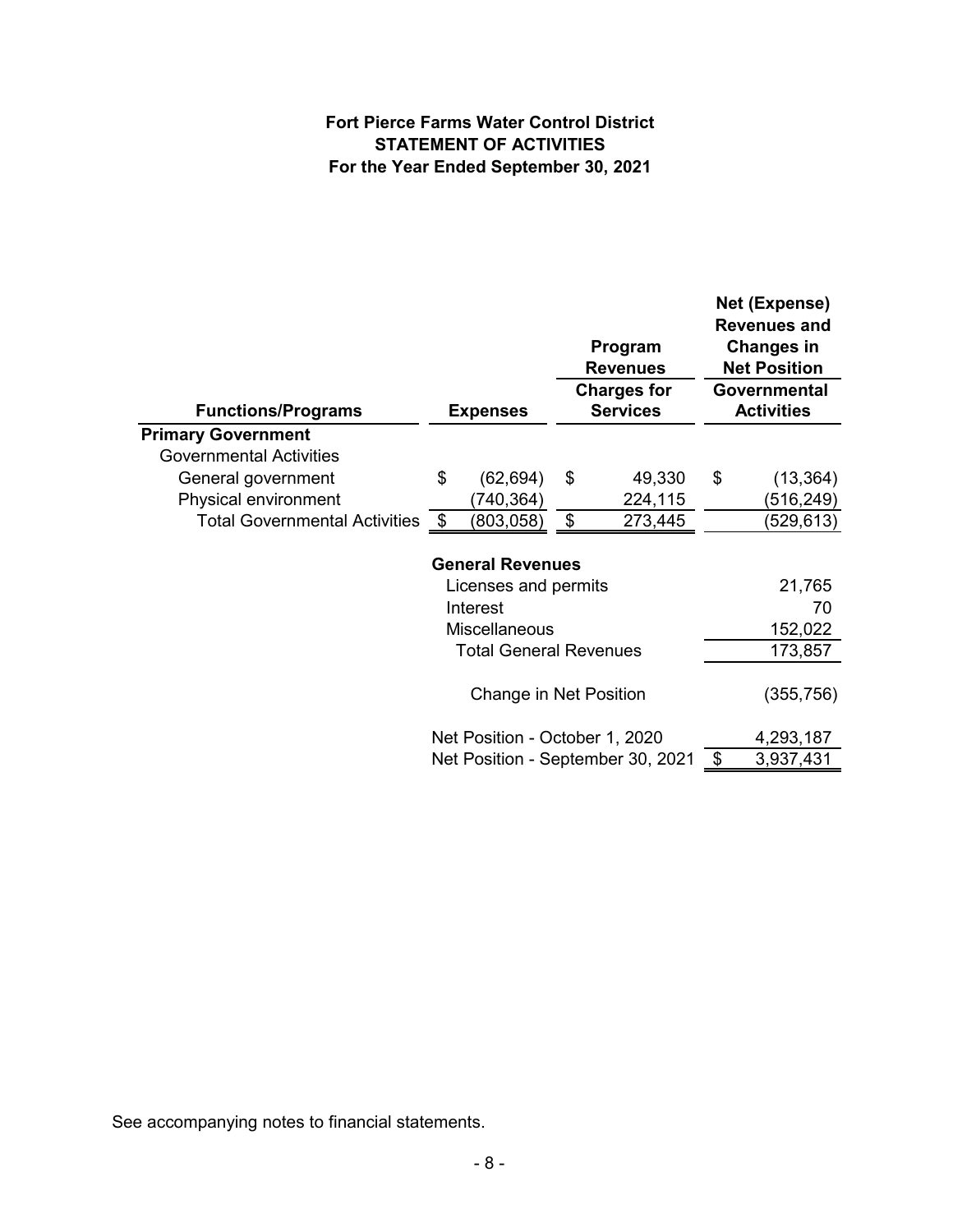# **Fort Pierce Farms Water Control District BALANCE SHEET – GENERAL FUND September 30, 2021**

| Assets<br>Cash and equivalents<br>Accounts receivable | \$<br>989,431<br>3,808 |
|-------------------------------------------------------|------------------------|
| <b>Total Assets</b>                                   | 993,239                |
| Liabilities and Fund Balances<br>Liabilities          |                        |
| Accounts payable<br>Unearned revenues                 | \$<br>10,155<br>5,773  |
| <b>Total Liabilities</b>                              | 15,928                 |
| <b>Fund Balances</b>                                  |                        |
| Unassigned                                            | 977,311                |
| <b>Total Liabilities and Fund Balances</b>            | 993.239                |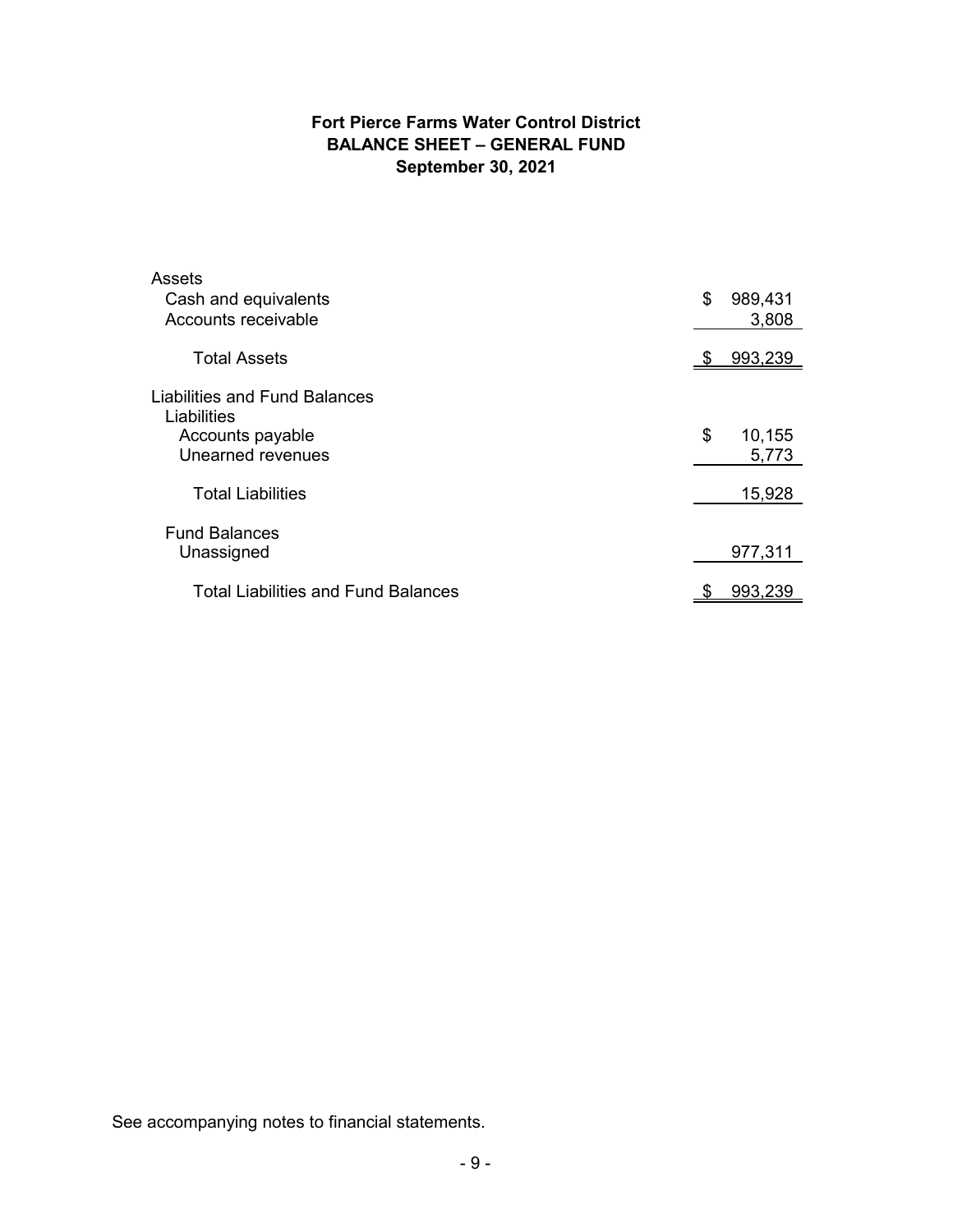# **Fort Pierce Farms Water Control District RECONCILIATION OF GENERAL FUND BALANCE TO NET POSITION OF GOVERNMENTAL ACTIVITIES September 30, 2021**

| <b>Total Governmental Fund Balances</b>                                                                                                                                                                                                                                                                                                              | \$<br>977,311 |
|------------------------------------------------------------------------------------------------------------------------------------------------------------------------------------------------------------------------------------------------------------------------------------------------------------------------------------------------------|---------------|
| Amounts reported for governmental activities in the Statement of Net<br>Position are different because:                                                                                                                                                                                                                                              |               |
| Capital assets being depreciated (drainage improvements<br>(\$932,289), watershed improvements (\$7,038,344), land<br>improvements (\$2,585,097) and equipment (\$80,526) net of<br>accumulated depreciation (\$(7,676,136)) used in governmental<br>activities are not current financial resources and therefore, are<br>not reported in the funds. | 2,960,120     |
| <b>Net Position of Governmental Activities</b>                                                                                                                                                                                                                                                                                                       | 3,937,431     |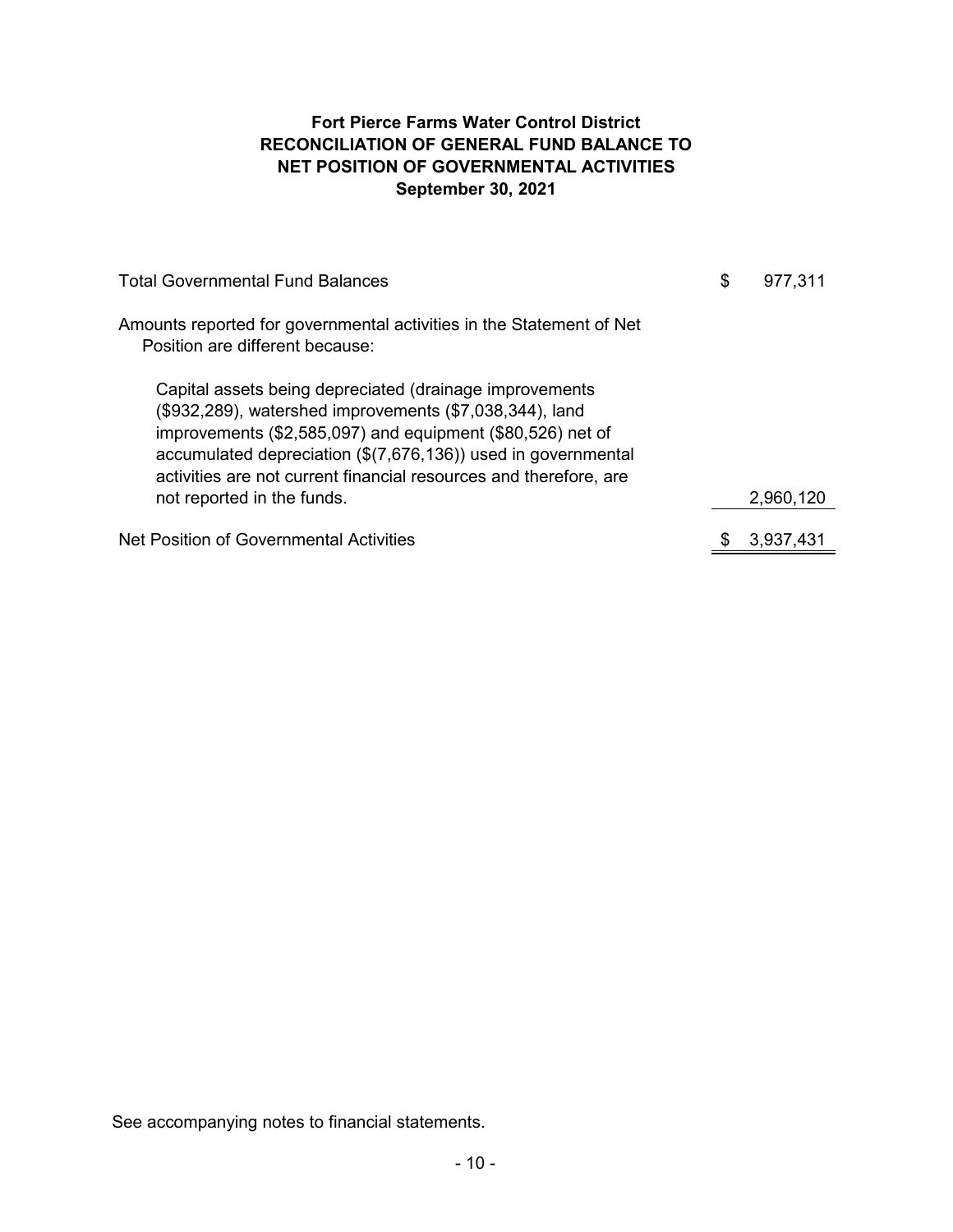# **Fort Pierce Farms Water Control Disrict STATEMENT OF REVENUES, EXPENDITURES AND CHANGES IN FUND BALANCES – GENERAL FUND For the Year Ended September 30, 2021**

| Revenues                          |               |
|-----------------------------------|---------------|
| Special assessments               | \$<br>273,445 |
| Licenses and permits              | 21,765        |
| Interest                          | 70            |
| Miscellaneous revenues            | 152,022       |
| <b>Total Revenues</b>             | 447,302       |
| <b>Expenditures</b><br>Current    |               |
| General government                | 62,694        |
| Physical environment              | 284,833       |
| <b>Total Expenditures</b>         | 347,527       |
| Net Change in Fund Balances       | 99,775        |
| Fund Balance - October 1, 2020    | 877,536       |
| Fund Balance - September 30, 2021 | 977,311       |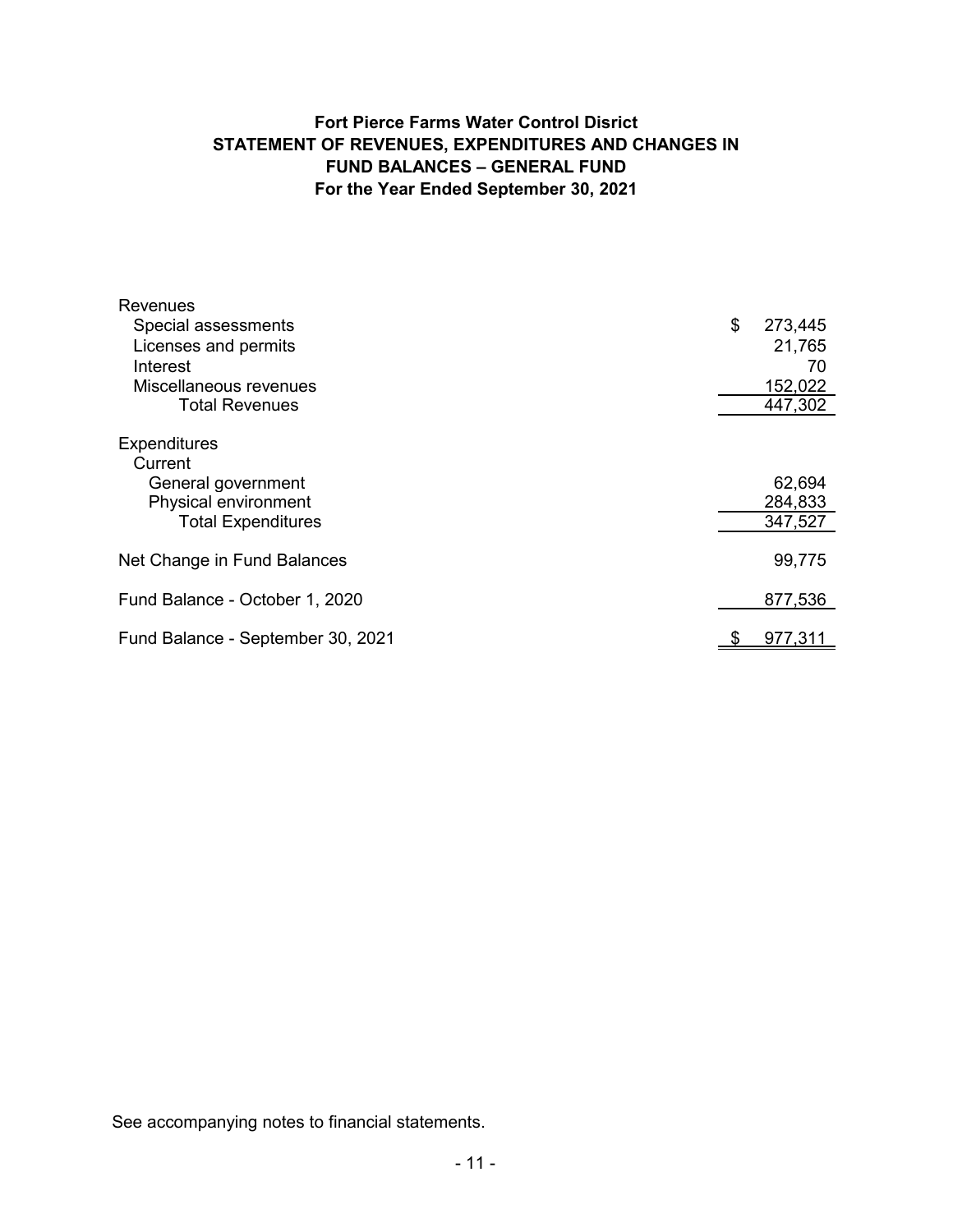# **Fort Pierce Farms Water Control District RECONCILIATION OF THE STATEMENT OF REVENUES, EXPENDITURES AND CHANGES IN FUND BALANCE OF THE GENERAL FUND TO THE STATEMENT OF ACTIVITIES For the Year Ended September 30, 2021**

| Net Change in Fund Balances                                                                                                                                                                                                                                     | \$<br>99,775 |
|-----------------------------------------------------------------------------------------------------------------------------------------------------------------------------------------------------------------------------------------------------------------|--------------|
| Amounts reported for governmental activities in the Statement of Activities<br>are different because:                                                                                                                                                           |              |
| Governmental funds report capital outlays as expenditures. However,<br>in the Statement of Activities, the cost of those assets is allocated<br>over their estimated useful lives as depreciation. This is the<br>amount of depreciation in the current period. | (455,531)    |
| Change in Net Position of Governmental Activites                                                                                                                                                                                                                | (355.756)    |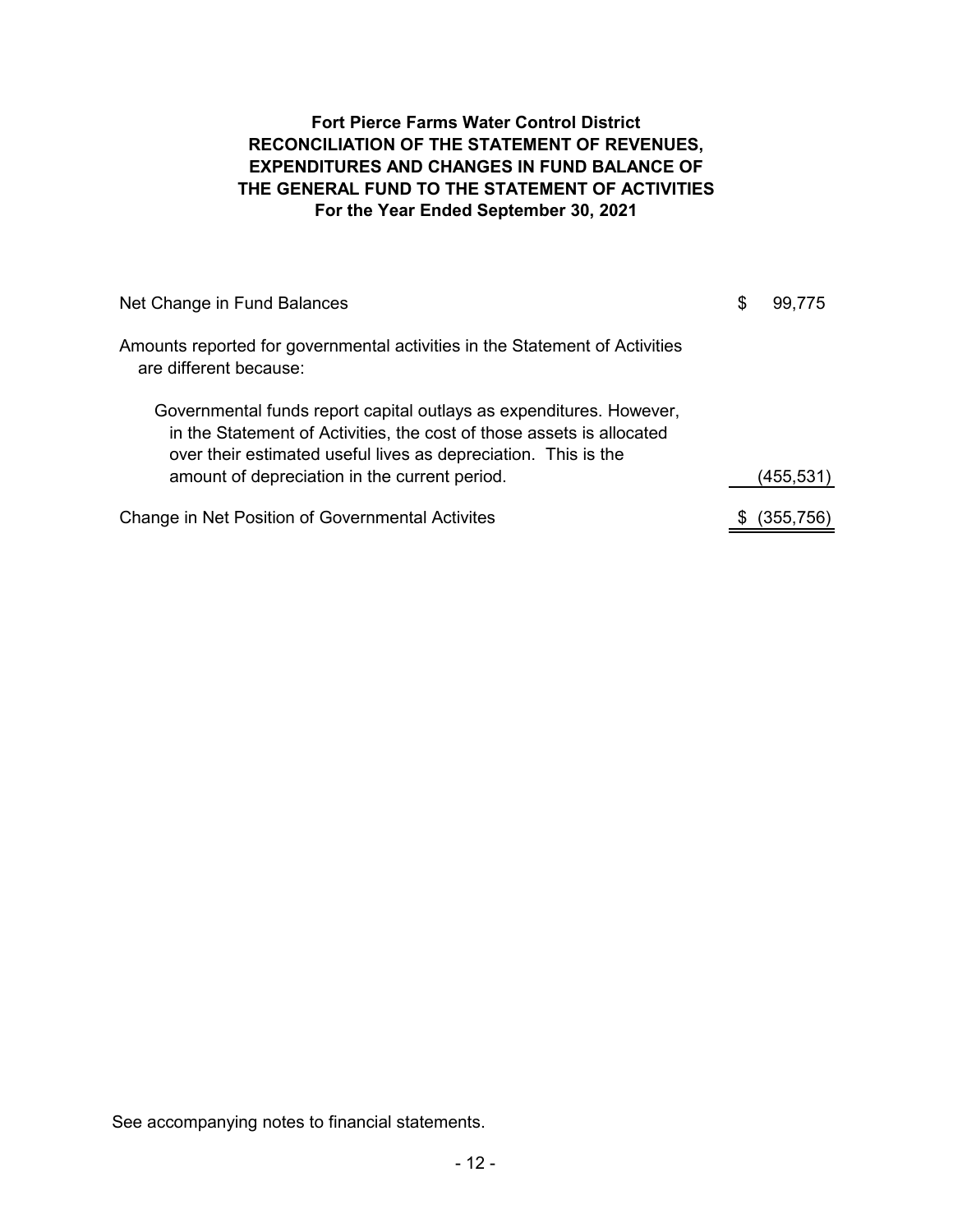# **Fort Pierce Farms Water Control District STATEMENT OF REVENUES, EXPENDITURES AND CHANGES IN FUND BALANCES – BUDGET AND ACTUAL – GENERAL FUND For the Year Ended September 30, 2021**

|                                   |               |               |               | Variance with<br><b>Final Budget</b> |
|-----------------------------------|---------------|---------------|---------------|--------------------------------------|
|                                   | Original      | Final         |               | Positive                             |
|                                   | <b>Budget</b> | <b>Budget</b> | Actual        | (Negative)                           |
| <b>Revenues</b>                   |               |               |               |                                      |
| Special assessments               | \$279,000     | 273,445<br>\$ | 273,445<br>\$ | \$                                   |
| Licenses and permits              | 24,000        | 18,172        | 21,765        | 3,593                                |
| Interest                          | 400           | 67            | 70            | 3                                    |
| Miscellaneous revenues            | 140,000       | 152,000       | 152,022       | 22                                   |
| <b>Total Revenues</b>             | 443,400       | 443,684       | 447,302       | 3,618                                |
| <b>Expenditures</b>               |               |               |               |                                      |
| Current                           |               |               |               |                                      |
| General government                | 57,725        | 62,694        | 62,694        |                                      |
| Physical environment              | 205,800       | 284,833       | 284,833       |                                      |
| <b>Total Expenditures</b>         | 263,525       | 347,527       | 347,527       |                                      |
| Net Change in Fund Balances       | 179,875       | 96,157        | 99,775        | 3,618                                |
| Fund Balance - October 1, 2020    |               |               | 877,536       | 877,536                              |
| Fund Balance - September 30, 2021 | 179,875       | 96,157        | 977,311       | 881,154                              |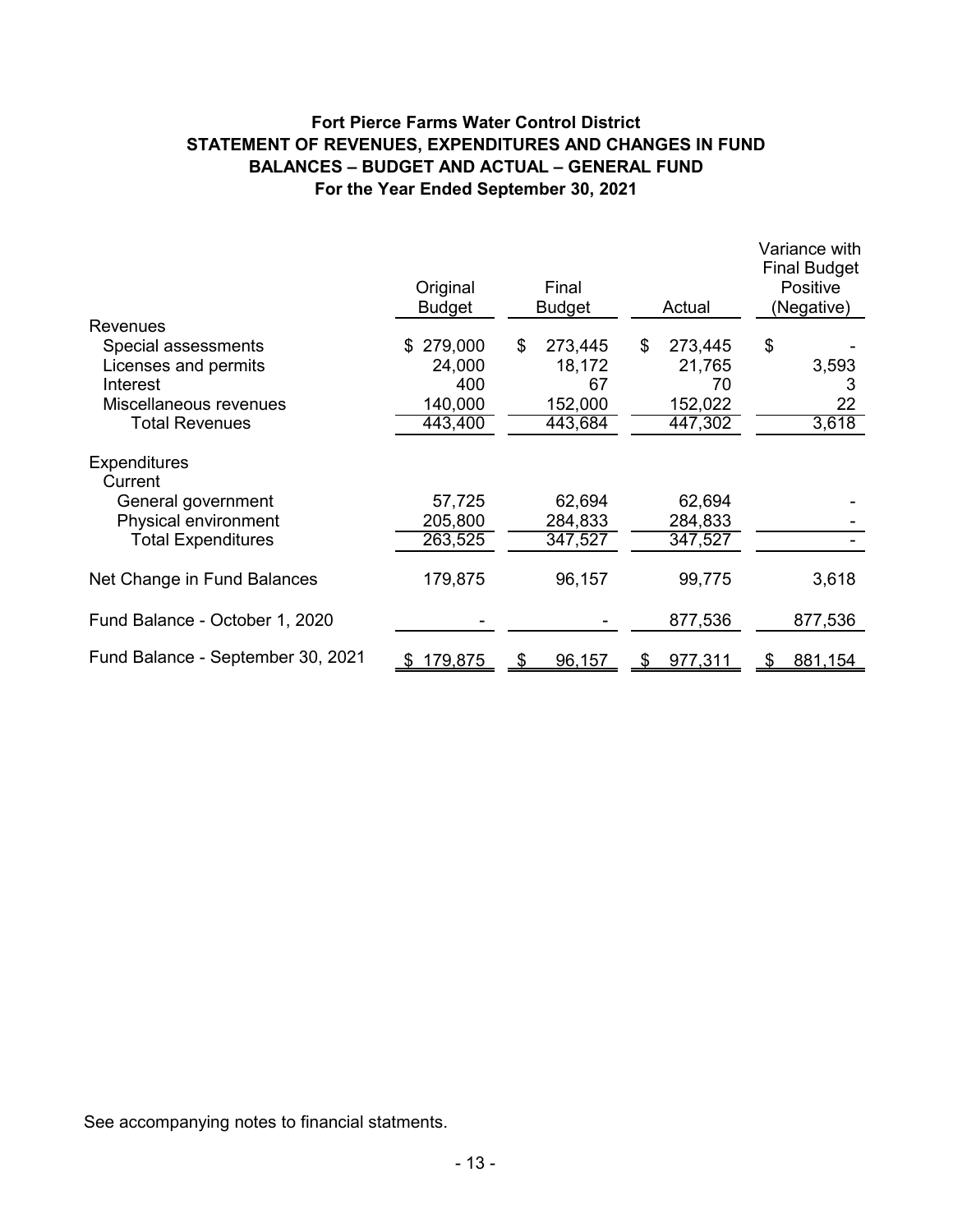### **NOTE A – SUMMARY OF SIGNIFICANT ACCOUNTING POLICIES**

The financial statements of the District have been prepared in conformity with generally accepted accounting principles (GAAP) as applied to governmental units. The Governmental Accounting Standards Board (GASB) is the accepted standard-setting body for establishing governmental accounting and financial reporting principles. The District's more significant accounting policies are described below.

### **1. Reporting Entity**

The Fort Pierce Farms Water Control District (the "District") is a special district as defined by the laws of Florida, and is located in St. Lucie County, Florida. The District was created by a Decree of the Circuit Court incorporating it dated July 10, 1919 and operates under Chapter 298, Florida Statutes, and consists of landowners who receive the benefit of water management and are assessed taxes for the maintenance and operation of the areas within District boundaries.

As required by GAAP, these financial statements present Fort Pierce Farms Water Control District (the primary government) as a stand-alone government. The reporting entity for the District includes all functions of government in which the District's Board exercises oversight responsibility. Oversight responsibility includes, but is not limited to, financial interdependency, selection of governing authority, designation of management, significant ability to influence operations and accountability for fiscal matters.

Based upon the application of the above-mentioned criteria as set forth in Governmental Accounting Standards Board Statements, the District has identified no component units.

#### **2. Measurement Focus and Basis of Accounting**

The basic financial statements of the District are composed of the following:

- Government-wide financial statements
- Fund financial statements
- Notes to financial statements

#### **a. Government-wide Financial Statements**

The government-wide financial statements are reported using the economic resources measurement focus and the accrual basis of accounting. Governmentwide financial statements report all non-fiduciary information about the reporting government as a whole.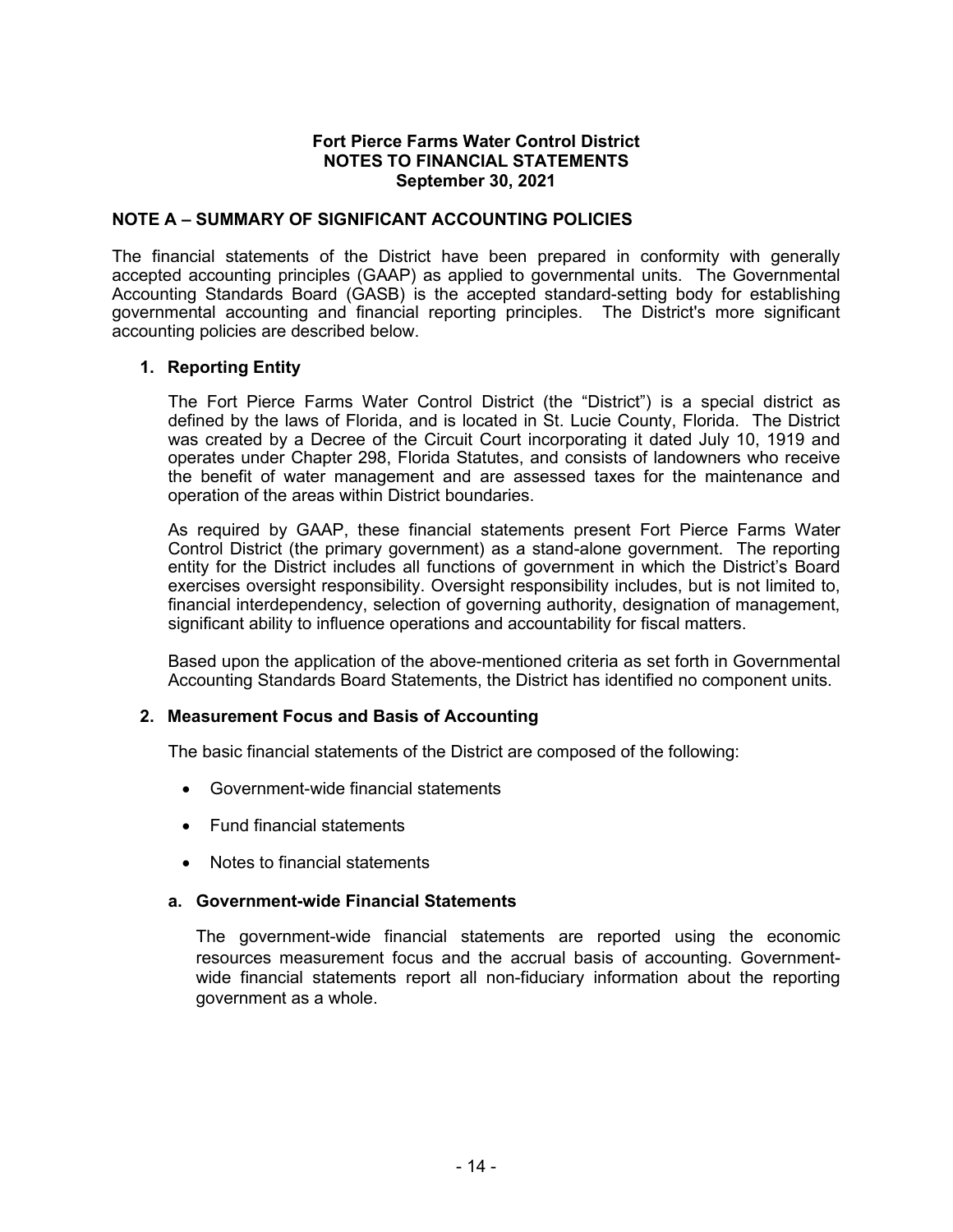# **NOTE A – SUMMARY OF SIGNIFICANT ACCOUNTING POLICIES (CONTINUED)**

#### **2. Measurement Focus and Basis of Accounting (Continued)**

#### **a. Government-wide Financial Statements (Continued)**

Governmental activities are supported by special assessments, licenses and permits. Program revenues include payments made by parties outside of the reporting government's citizenry if that money is restricted to a particular program. Program revenues are netted with program expenses in the statement of activities to present the net cost of each program. Amounts paid to acquire capital assets are capitalized as assets, rather than reported as an expenditure. Proceeds of long-term debt are recorded as liabilities in the government-wide financial statements, rather than as an other financial source.

Amounts paid to reduce long-term indebtedness of the reporting government are reported as a reduction of the related liability, rather than as an expenditure.

## **b. Fund Financial Statements**

The underlying accounting system of the District is organized and operated on the basis of separate funds, each of which is considered to be a separate accounting entity. The operations of each fund are accounted for with a separate set of selfbalancing accounts that comprise its assets, liabilities, fund equity, revenues and expenditures or expenses, as appropriate. Governmental resources are allocated to and accounted for in individual funds based upon the purposes for which they are to be spent and the means by which spending activities are controlled.

Fund financial statements for the primary government's governmental funds are presented after the government-wide financial statements. These statements display information about major funds individually.

## **Governmental Funds**

When both restricted and unrestricted resources are combined in a fund, qualified expenses are considered to be paid first from restricted resources, and then from unrestricted resources. Governmental fund financial statements are reported using the current financial resources measurement focus and the modified accrual basis of accounting. Revenues are considered to be available when they are collected within the current period, or soon thereafter, to pay liabilities of the current period. For this purpose, the District considers revenues to be available if they are collected within 60 days of the end of the current fiscal period.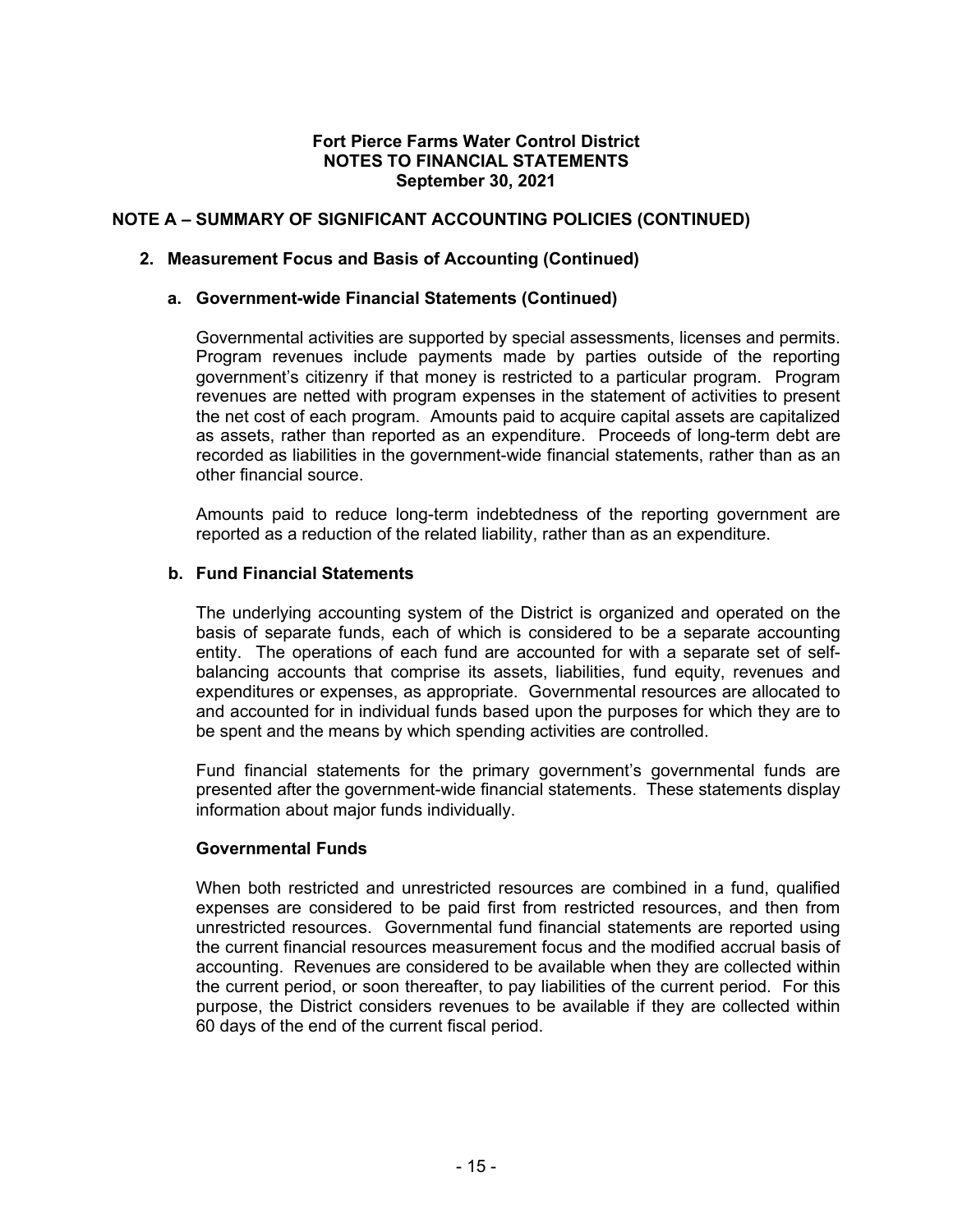# **NOTE A – SUMMARY OF SIGNIFICANT ACCOUNTING POLICIES (CONTINUED)**

### **2. Measurement Focus and Basis of Accounting (Continued)**

### **b. Fund Financial Statements (Continued)**

### **Governmental Funds (Continued)**

Expenditures generally are recorded when a liability is incurred, as under accrual accounting.

Under the current financial resources measurement focus, only current assets and current liabilities are generally included on the balance sheet. The reported fund balance is considered to be a measure of "available spendable resources." Governmental fund operating statements present increases (revenues and other financing sources) and decreases (expenditures and other financing uses) in net current assets. Accordingly, they are said to present a summary of sources and uses of "available spendable resources" during a period.

Because of their spending measurement focus, expenditure recognition for governmental fund types excludes amounts represented by non-current liabilities. Since they do not affect net current assets, such long-term amounts are not recognized as governmental fund type expenditures or fund liabilities.

Amounts expended to acquire capital assets are recorded as expenditures in the year that resources were expended, rather than as fund assets.

#### **3. Basis of Presentation**

#### **a. Governmental Major Funds**

General Fund - The General Fund is the District's primary operating fund. It accounts for all financial resources of the general government, except those required to be accounted for in another fund.

#### **b. Non-current Governmental Assets/Liabilities**

GASB Statement 34 requires that non-current governmental assets, such as buildings and improvements be reported in the governmental activities column in the government-wide Statement of Net Position.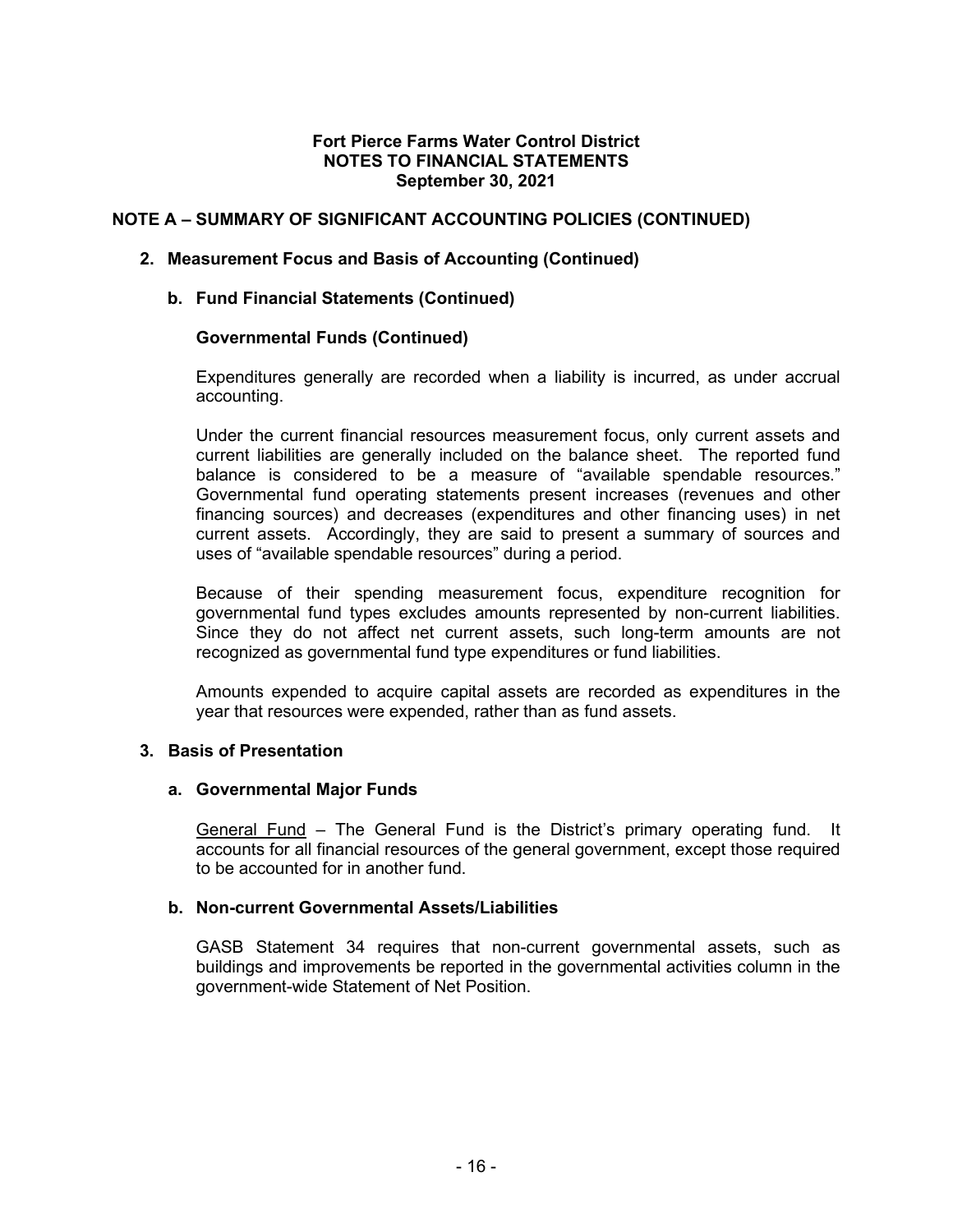## **NOTE A – SUMMARY OF SIGNIFICANT ACCOUNTING POLICIES (CONTINUED)**

#### **4. Assets, Liabilities, and Net Position or Equity**

#### **a. Cash and Investments**

Florida Statutes require state and local governmental units to deposit monies with financial institutions classified as "Qualified Public Depositories," a multiple financial institution pool whereby groups of securities pledged by the various financial institutions provide common collateral from their deposits of public funds. This pool is provided as additional insurance to the federal depository insurance and allows for additional assessments against the member institutions, providing full insurance for public deposits.

The District is authorized to invest in those financial instruments as established by Section 218.415, Florida Statutes. The authorized investments consist of:

- 1. Direct obligations of the United States Treasury;
- 2. The Local Government Surplus Funds Trust or any intergovernmental investment pool authorized pursuant to the Florida Interlocal Cooperative Act of 1969;
- 3. Interest-bearing time deposits or savings accounts in authorized qualified public depositories;
- 4. Securities and Exchange Commission, registered money market funds with the highest credit quality rating from a nationally recognized rating agency.

#### **b. Capital Assets**

Capital assets, which include improvements and equipment, are reported in the governmental activities column.

The District defines capital assets as assets with an initial, individual cost of \$1,000 or more and an estimated useful life in excess of one year. The valuation basis for all assets is historical cost.

The costs of normal maintenance and repairs that do not add to the value of the asset or materially extend its useful life are not capitalized.

Major outlays for capital assets and improvements are capitalized as projects are constructed.

Depreciation of capital assets is computed and recorded by utilizing the straight-line method. Estimated useful lives of the various classes of depreciable capital assets are as follows:

| Improvements other than buildings | 15-20 years |
|-----------------------------------|-------------|
| Equipment                         | 10 years    |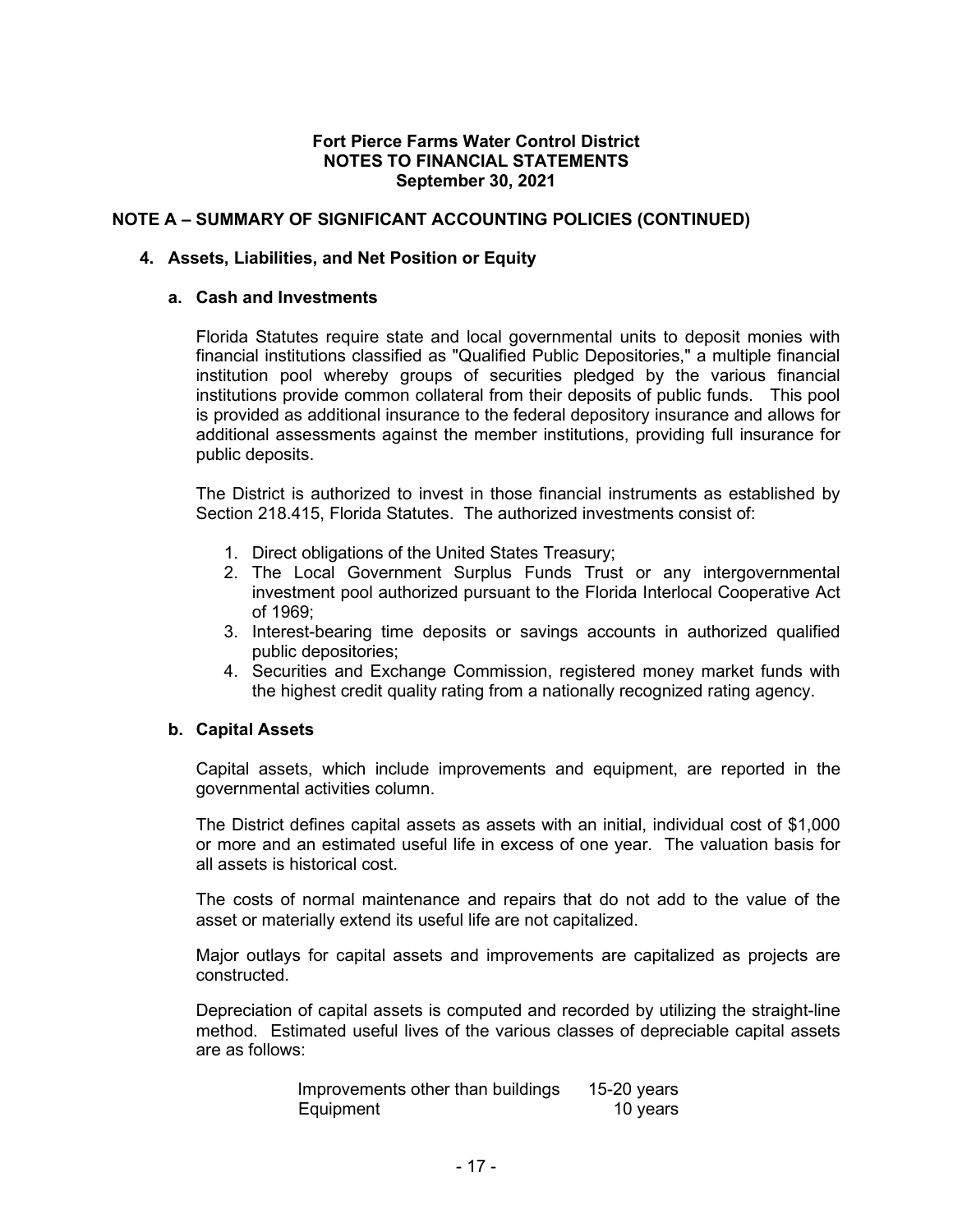# **NOTE A – SUMMARY OF SIGNIFICANT ACCOUNTING POLICIES (CONTINUED)**

#### **4. Assets, Liabilities, and Net Position or Equity (Continued)**

#### **c. Budgets**

Budgets are prepared and adopted after public hearings for the general fund, pursuant to Chapter 189, Florida Statutes. The District utilizes the same basis of accounting for budgets as it does for revenues and expenditures in its various funds. The legal level of budgetary control is at the fund level. All budgeted appropriations lapse at year end. As a result, deficits in the budget columns of the accompanying financial statements may occur. A formal budget is adopted for the general fund.

# **d. Governmental Fund Balance**

The District classifies fund balance according to GASB Statement 54, *Fund Balance Reporting and Governmental Fund Type Definitions*. Governmental fund balances are reported within fund balance classifications that compromise a hierarchy based primarily on the extent to which the government is bound to honor constraints on the specific purpose for which amounts in those funds can be spent. The classifications include non-spendable, restricted, committed, assigned and unassigned.

*Non-Spendable Fund Balance –* This classification is either not in spendable form or is legally or contractually required to remain intact.

*Restricted Fund Balance –* This classification includes amounts that can be spent only for specific purposes stipulated by constitution, external resource providers, or through enabling legislation.

*Committed Fund Balance* – This classification includes amounts that can be used only for the specific purposes determined by a formal action of the District's highest level of decision-making authority.

*Assigned Fund Balance* – This classification is intended to be used by the government for specific purposes but do not meet the criteria to be classified as restricted or committed.

*Unassigned Fund Balance* – This classification is the residual classification for the government's general fund and includes all spendable amounts not contained in the other classifications. Unassigned fund balance is considered to be utilized first when an expenditure is incurred for purposes for which amounts in any of those unrestricted fund balance classifications could be used.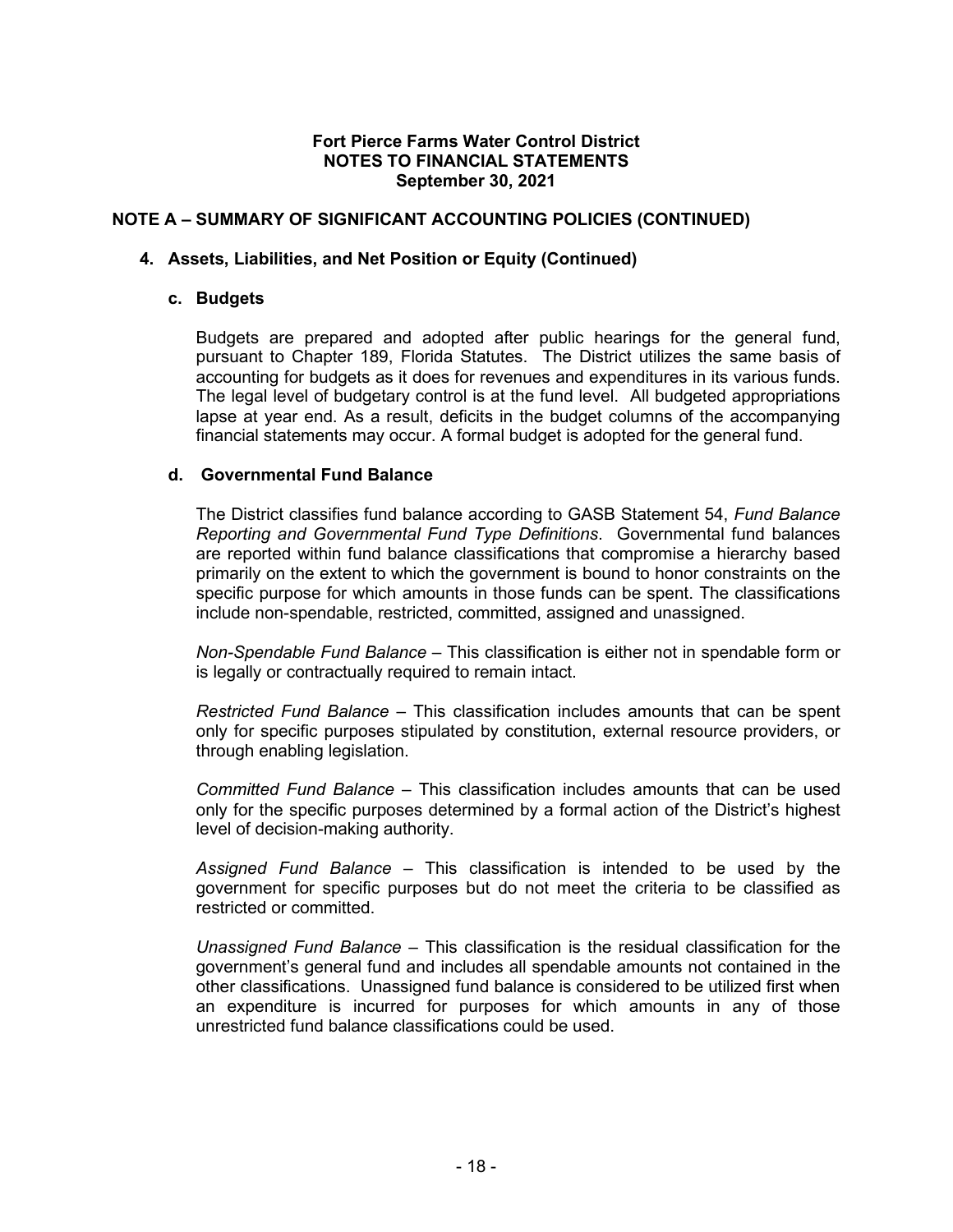#### **NOTE B – RECONCILIATION OF GOVERNMENT-WIDE AND FUND FINANCIAL STATEMENTS**

#### **1. Explanation of Differences Between the Governmental Fund Balance Sheet and the Government-wide Statement of Net Position**

"Total fund balances" of the District's governmental funds, \$977,311, differs from "net position" of governmental activities, \$3,937,431, reported in the Statement of Net Position. This difference primarily results from the long-term economic focus of the Statement of Net Position versus the current financial resources focus of the governmental fund balance sheet. The effect of the differences is illustrated below.

### **Capital related items**

When capital assets (improvements that are to be used in governmental activities) are purchased or constructed, the cost of those assets is reported as expenditures in governmental funds. However, the Statement of Net position included those capital assets among the assets of the District as a whole.

| Drainage improvements    | S | 932,289     |
|--------------------------|---|-------------|
| Watershed improvements   |   | 7,038,344   |
| Land improvements        |   | 2,585,097   |
| Equipment                |   | 80.526      |
| Accumulated depreciation |   | (7,676,136) |
| Total                    |   | 2,960,120   |

#### **2. Explanation of Differences Between the Governmental Fund Operating Statements and the Statement of Activities**

The "net change in fund balances" for government funds, \$99,775, differs from the "change in net position" for governmental activities, \$(355,756), reported in the Statement of Activities. The differences arise primarily from the long-term economic focus of the Statement of Activities versus the current financial resources focus of the governmental funds. The effect of the differences are illustrated below.

#### **Capital related items**

When capital assets that are to be used in governmental activities are purchased or constructed, the resources expended for those assets are reported as expenditures in governmental funds. However, in the Statement of Activities, the costs of those assets is allocated over their estimated useful lives and reported as depreciation. As a result, fund balances decrease by the amount of financial resources expended, whereas, net position decrease by the amount of depreciation charged for the year.

Depreciation **between** the contract of the contract of the contract of the contract of the contract of the contract of the contract of the contract of the contract of the contract of the contract of the contract of the con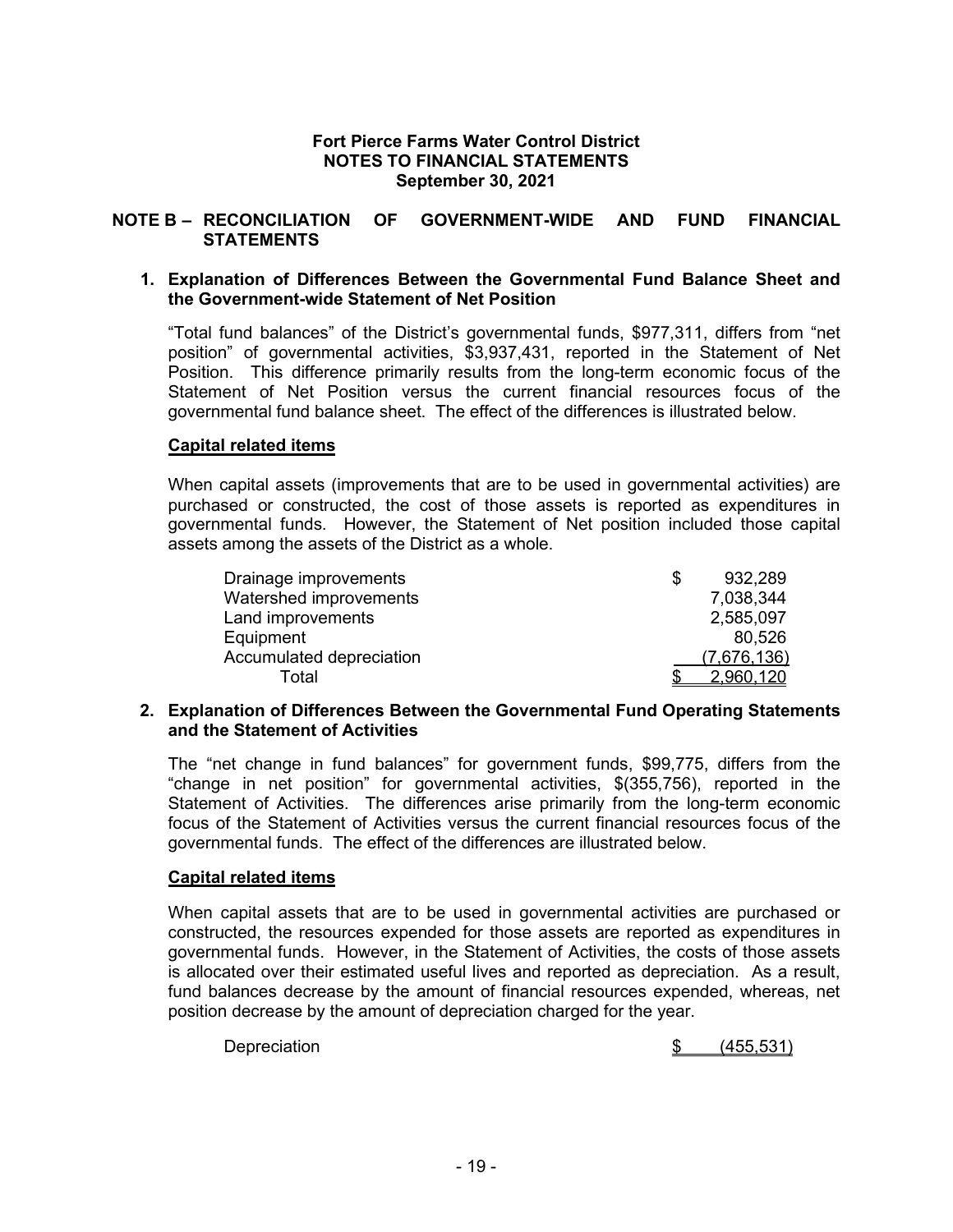### **NOTE C – CASH AND EQUIVALENTS**

All deposits are held in qualified public depositories and are included on the accompanying balance sheet as cash and equivalents.

#### Custodial Credit Risk

Custodial credit risk is the risk that in the event of a bank failure, the District's deposits may not be returned to it. The District does not have a formal deposit policy for custodial credit risk; however, they follow the provisions of Chapter 280, Florida Statutes, regarding deposits and investments. As of September 30, 2021, the District's bank balance was \$990,280 and the carrying value was \$989,431. Exposure to custodial credit risk was as follows: Cash and equivalents are deposited in a qualified public depository in accordance with the provisions of Chapter 280, Florida Statutes, which means that all deposits are fully insured or collateralized under Chapter 280, Florida Statutes.

The District had no investments in the year ended September 30, 2021.

## **NOTE D – CAPITAL ASSETS**

Capital Asset activity for the year ended September 30, 2021 was as follows:

|                                       | <b>Beginning</b> |                  |                  | Ending         |
|---------------------------------------|------------------|------------------|------------------|----------------|
|                                       | <b>Balance</b>   | <b>Additions</b> | <b>Deletions</b> | <b>Balance</b> |
| <b>Governmental Activities:</b>       |                  |                  |                  |                |
| Land improvements                     | \$2,585,097      | \$               | \$               | \$2,585,097    |
| Watershed improvements                | 7,038,344        |                  |                  | 7,038,344      |
| Drainage improvements                 | 932,289          |                  |                  | 932,289        |
| Equipment                             | 80,526           |                  |                  | 80,526         |
| <b>Total Capital Assets</b>           | 10,636,256       |                  |                  | 10,636,256     |
| Less: accumulated depreciation for:   |                  |                  |                  |                |
| Land improvements                     | (1,260,236)      | (129, 255)       |                  | (1,389,491)    |
| Watershed improvements                | (5,337,681)      | (301, 267)       |                  | (5,638,948)    |
| Drainage improvements                 | (610, 766)       | (18, 426)        |                  | (629, 192)     |
| Equipment                             | (11, 922)        | (6, 583)         |                  | (18, 505)      |
| <b>Total Accumulated Depreciation</b> | (7, 220, 605)    | (455,531)        |                  | (7,676,136)    |
| <b>Total Capital Assets, net</b>      | \$3,415,651      | (455, 531)<br>\$ | \$               | \$2,960,120    |

Depreciation of \$455,531 was charged to physical environment.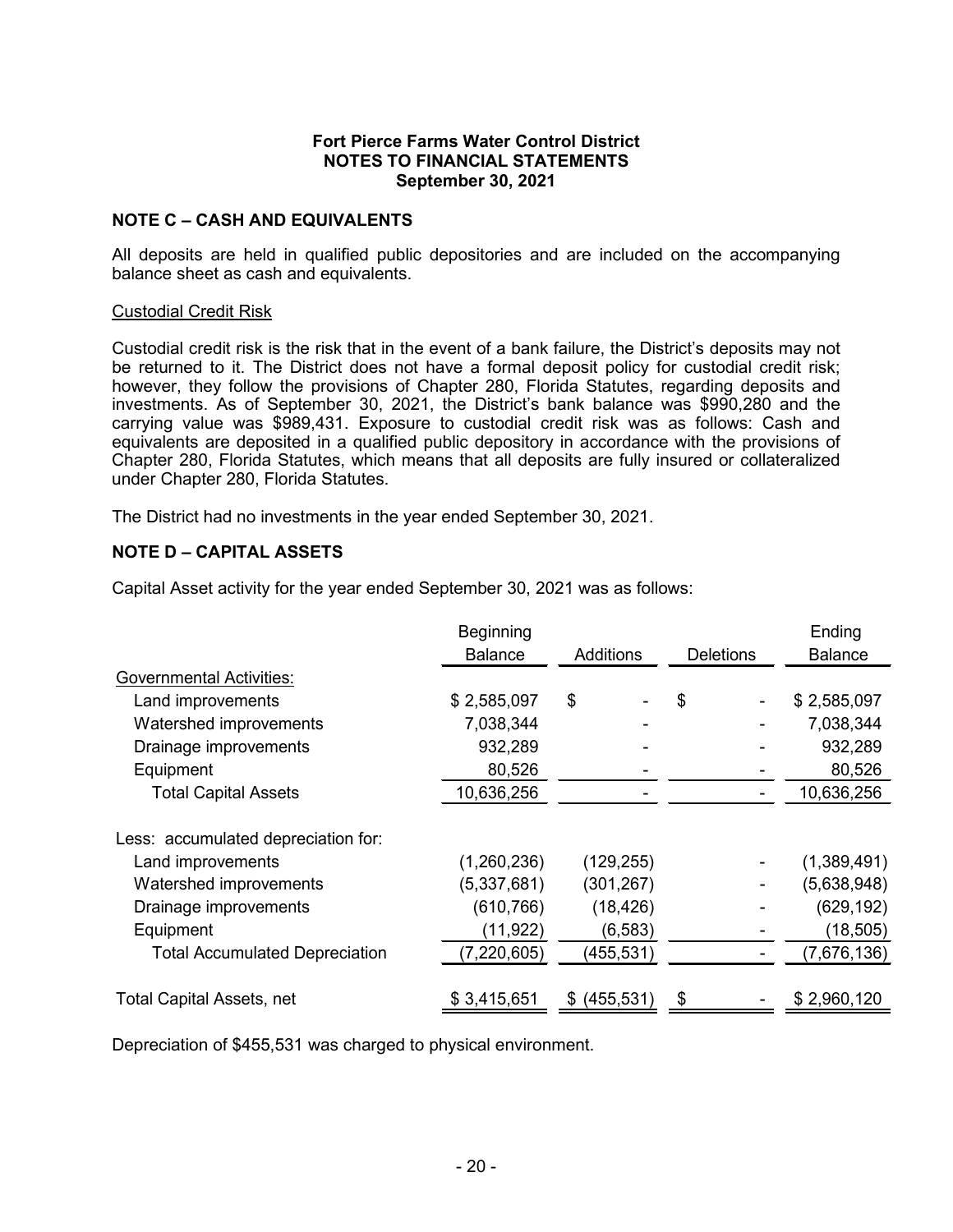### **NOTE E – SPECIAL ASSESSMENT REVENUES**

Special assessment revenues recognized for the 2020-2021 fiscal year were levied in October 2019. All taxes are due and payable on November 1 or as soon as the assessment roll is certified and delivered to the Tax Collector. Per Section 197.162, Florida Statutes, discounts are allowed for early payment at the rate of 4% in November, 3% in December, 2% in January, and 1% in February. Taxes paid in March are without discount.

All unpaid taxes become delinquent as of April 1. Unpaid taxes are collected via the sale of tax certificates on or prior to, June 1; therefore, there were no material taxes receivable at fiscal year end.

#### **NOTE F – RISK MANAGEMENT**

The government is exposed to various risks of loss related to torts; theft of, damage to and destruction of assets; errors and omissions; and natural disasters for which the government carries commercial insurance. There were no claims or settled claims from these risks for each of the past three years.

### **NOTE G – RELATED PARTIES**

One of the members of the Board of Supervisors is also the owner of a company which provides services to the District. During the year, payments to the company totaled \$20,225.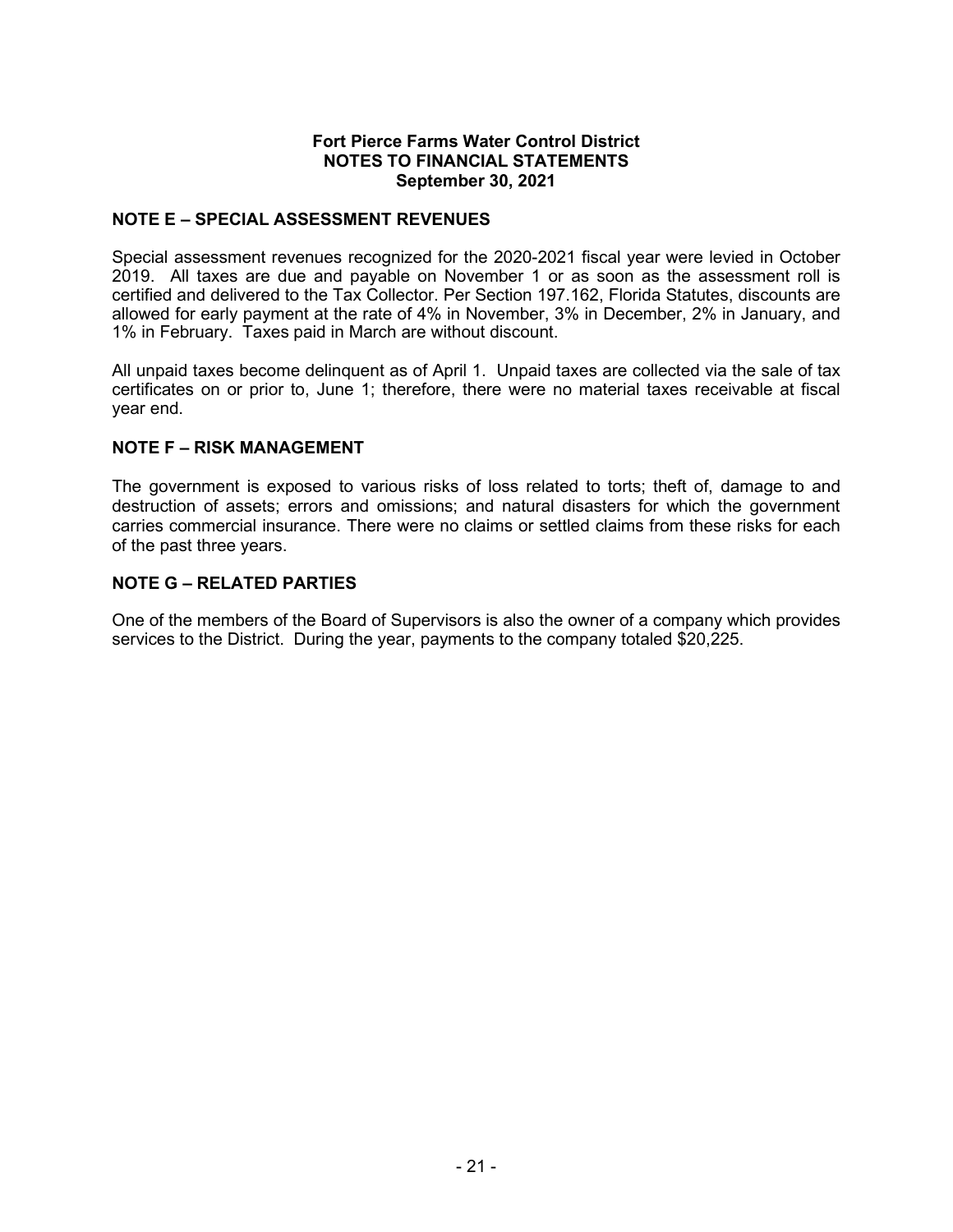

Certified Public Accountants PL

600 Citrus Avenue Suite 200 Fort Pierce, Florida 34950

772/461-6120 // 461-1155 FAX: 772/468-9278

### **INDEPENDENT AUDITORS' REPORT ON INTERNAL CONTROL OVER FINANCIAL REPORTING AND ON COMPLIANCE AND OTHER MATTERS BASED ON AN AUDIT OF FINANCIAL STATEMENTS PERFORMED IN ACCORDANCE WITH** *GOVERNMENT AUDITING STANDARDS*

The Board of Supervisors Fort Pierce Farms Water Control District Fort Pierce, Florida

We have audited, in accordance with the auditing standards generally accepted in the United States of America and the standards applicable to financial audits contained in *Government Auditing Standards* issued by the Comptroller General of the United States, the financial statements of Fort Pierce Farms Water Control District, as of and for the year ended September 30, 2021, and the related notes to the financial statements, and have issued our report thereon dated March 2, 2022.

#### **Internal Control over Financial Reporting**

In planning and performing our audit, we considered Fort Pierce Farms Water Control District's internal control over financial reporting (internal control) as a basis for designing audit procedures that are appropriate in the circumstances for the purpose of expressing our opinions on the financial statements, but not for the purpose of expressing an opinion on the effectiveness of Fort Pierce Farms Water Control District's internal control. Accordingly, we do not express an opinion on the effectiveness of Fort Pierce Farms Water Control District's internal control.

A *deficiency in internal control* exists when the design or operation of a control does not allow management or employees, in the normal course of performing their assigned functions, to prevent, or detect and correct misstatements on a timely basis. A *material weakness* is a deficiency, or combination of deficiencies, in internal control, such that there is a reasonable possibility that a material misstatement of the entity's financial statements will not be prevented, or detected and corrected on a timely basis. A significant deficiency is a deficiency, or a combination of deficiencies, in internal control that is less severe than a material weakness, yet important enough to merit attention by those charged with governance.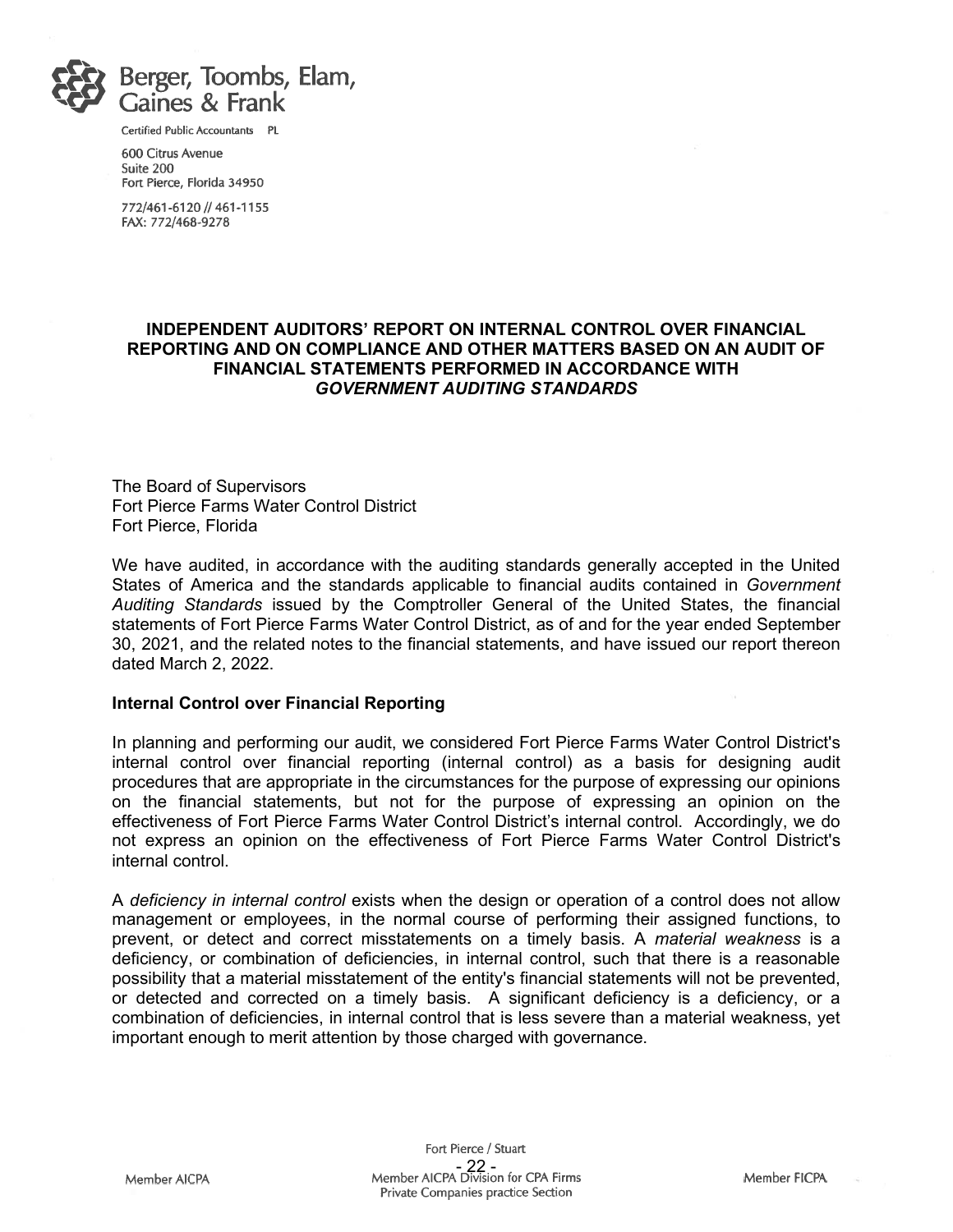

Our consideration of internal control was for the limited purpose described in the first paragraph of this section and was not designed to identify all deficiencies in internal control that might be material weaknesses or significant deficiencies. Given these limitations, during our audit we did not identify any deficiencies in internal control that we consider to be material weaknesses. However, material weaknesses may exist that have not been identified.

#### **Compliance and Other Matters**

As part of obtaining reasonable assurance about whether Fort Pierce Farms Water Control District's financial statements are free of material misstatement, we performed tests of its compliance with certain provisions of laws, regulations, contracts, and grant agreements, noncompliance with which could have a direct and material effect on the determination of financial statement amounts. However, providing an opinion on compliance with those provisions was not an objective of our audit, and accordingly, we do not express such an opinion. The results of our tests disclosed no instances of noncompliance or other matters that are required to be reported under *Government Auditing Standards*.

#### **Purpose of this Report**

The purpose of this report is solely to describe the scope of our testing of internal control and compliance and the results of that testing, and not to provide an opinion on the effectiveness of the entity's internal control or on compliance. This report is an integral part of an audit performed in accordance with *Government Auditing Standards* in considering the entity's internal control and compliance. Accordingly, this communication is not suitable for any other purpose.

Birgir Joonbo Clam

Berger, Toombs, Elam, Gaines & Frank Certified Public Accountants PL Fort Pierce, Florida

March 2, 2022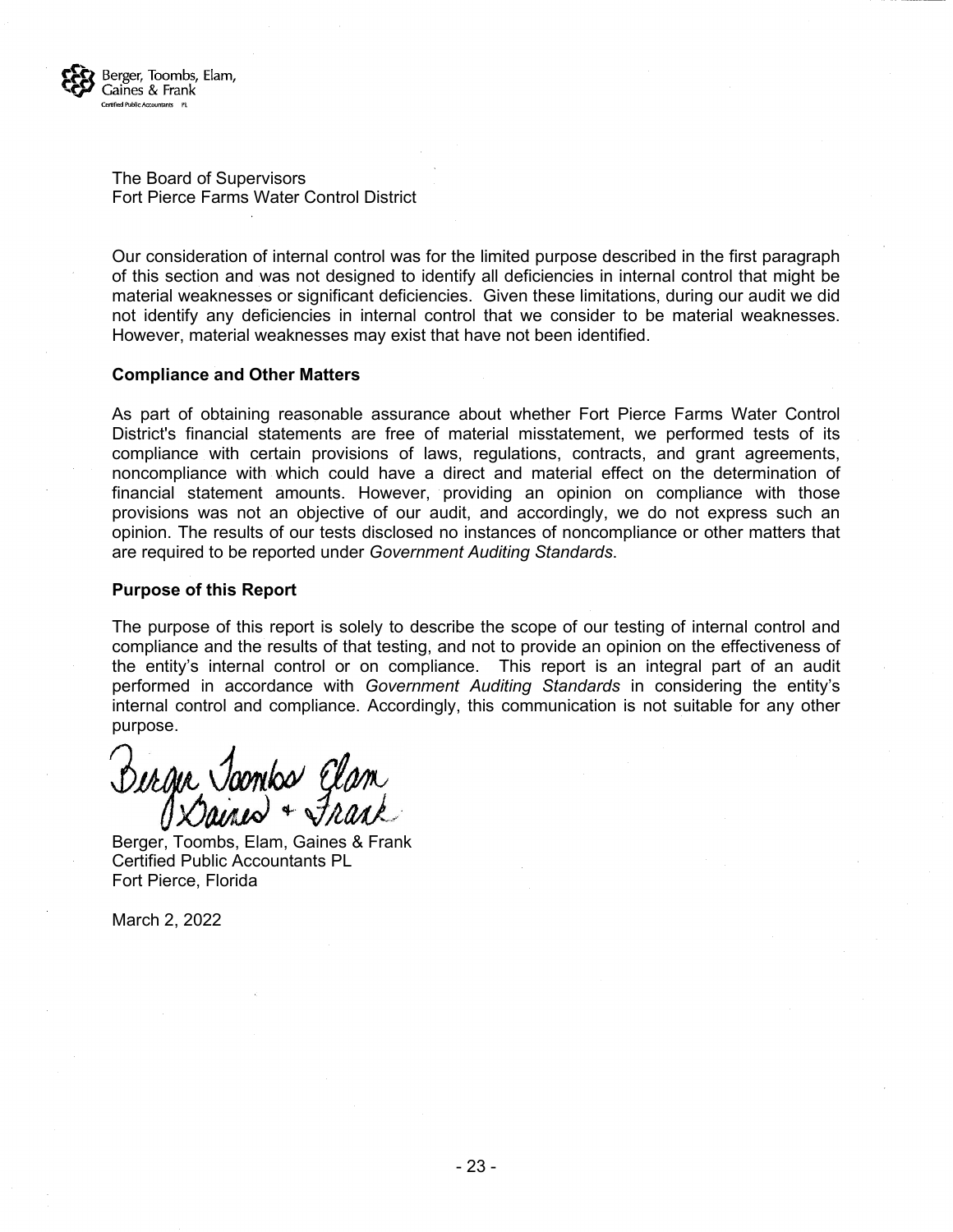

Certified Public Accountants PL

600 Citrus Avenue Suite 200 Fort Pierce, Florida 34950

772/461-6120 // 461-1155 FAX: 772/468-9278

#### **MANAGEMENT LETTER**

To the Board of Supervisors Fort Pierce Farms Water Control District Fort Pierce, Florida

#### **Report on the Financial Statements**

We have audited the financial statements of the Fort Pierce Farms Water Control District as of and for the year ended September 30, 2021, and have issued our report thereon dated March 2, 2022.

#### **Auditor's Responsibility**

We conducted our audit in accordance with auditing standards generally accepted in the United States; the standards applicable to financial audits contained in *Government Auditing Standards*, issued by the Comptroller General of the United States and Chapter 10.550, Rules of the Florida Auditor General.

#### **Other Reporting Requirements**

We have issued our Independent Auditor's Report on Internal Control over Financial Reporting and on Compliance and Other Matters Based on an Audit of the Financial Statements Performed in Accordance with *Government Auditing Standards*. Disclosures in that report, which is dated March 2, 2022, should be considered in conjunction with this management letter.

#### **Prior Audit Findings**

Section 10.554(1)(i)1., Rules of the Auditor General, requires that we determine whether or not corrective actions have been taken to address findings and recommendations made in the preceding financial audit report. There were no findings or recommendations made in the preceding audit report.

#### **Financial Condition and Management**

Section 10.554(1)(i)5.a. and 10.556(7), Rules of the Auditor General, require us to apply appropriate procedures and communicate the results of our determination as to whether or not Fort Pierce Farms Water Control District has met one or more of the conditions described in Section 218.503(1), Florida Statutes, and to identify the specific conditions met. In connection with our audit, we determined that the Fort Pierce Farms Water Control District did not meet any of the conditions described in Section 218.503(1), Florida Statutes.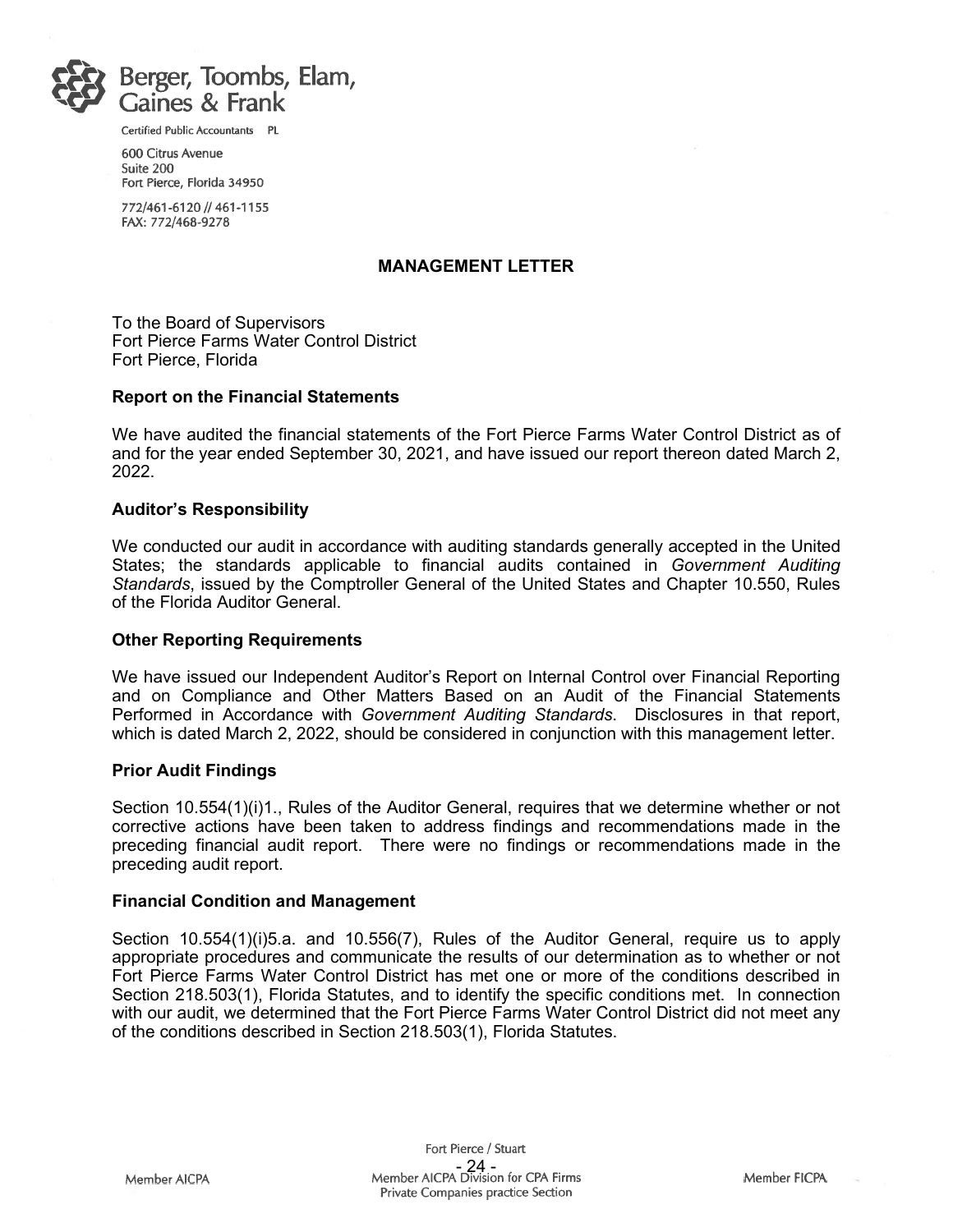

Pursuant to Sections 10.554(1)(i)5.b. and 10.556(8), Rules of the Auditor General, we applied financial condition assessment procedures as of September 30, 2021 for Fort Pierce Farms Water Control District. It is management's responsibility to monitor the Fort Pierce Farms Water Control District's financial condition, and our financial condition assessment was based in part on representations made by management and of review of financial information provided by the same.

Section 10.554(1)(i)2., Rules of the Auditor General, requires that we communicate any recommendations to improve financial management. In connection with our audit, we did not have any such recommendations.

#### **Specific Information**

The information provided below was provided by management and has not been audited; therefore, we do not express an opinion or provide any assurance on the information.

As required by Section 218.39(3)(c), Florida Statutes, and Section 10.554(1)(i)6, Rules of the Auditor General, the Fort Pierce Farms Water Control District reported:

- 1) The total number of district employees compensated in the last pay period of the District's fiscal year: The District did not have any employees.
- 2) The total number of independent contractors to whom nonemployee compensation was paid in the last month of the District's fiscal year: Four
- 3) All compensation earned by or awarded to employees, whether paid or accrued, regardless of contingency: None
- 4) All compensation earned by or awarded to nonemployee independent contractors, whether paid or accrued, regardless of contingency: \$213,494 – Contractors, \$81,354 - Engineering
- 5) Each construction project with a total cost of at least \$65,000 approved by the District that is scheduled to begin on or after October 1, 2020, together with the total expenditures for such project: None
- 6) A budget variance based on the budget adopted under Section 189.016(4), Florida Statutes, before the beginning of the fiscal year being reported if the District amends a final adopted budget under Section 189.016(6), Florida Statutes: See below.

As required by Section 218.39(3)(c), Florida Statutes, and Section 10.554(1)(i)7, Rules of the Auditor General, Fort Pierce Farms Water Control District reported:

- 7) The rate of non-ad valorem special assessments imposed by the District as: \$21.50/acre
- 8) The total amount of special assessments collected by or on behalf of the District as: The District collected total special assessments of \$273,445.
- 9) The total amount of outstanding bonds issued by the District and the terms of such bonds: N/A – no outstanding bonds.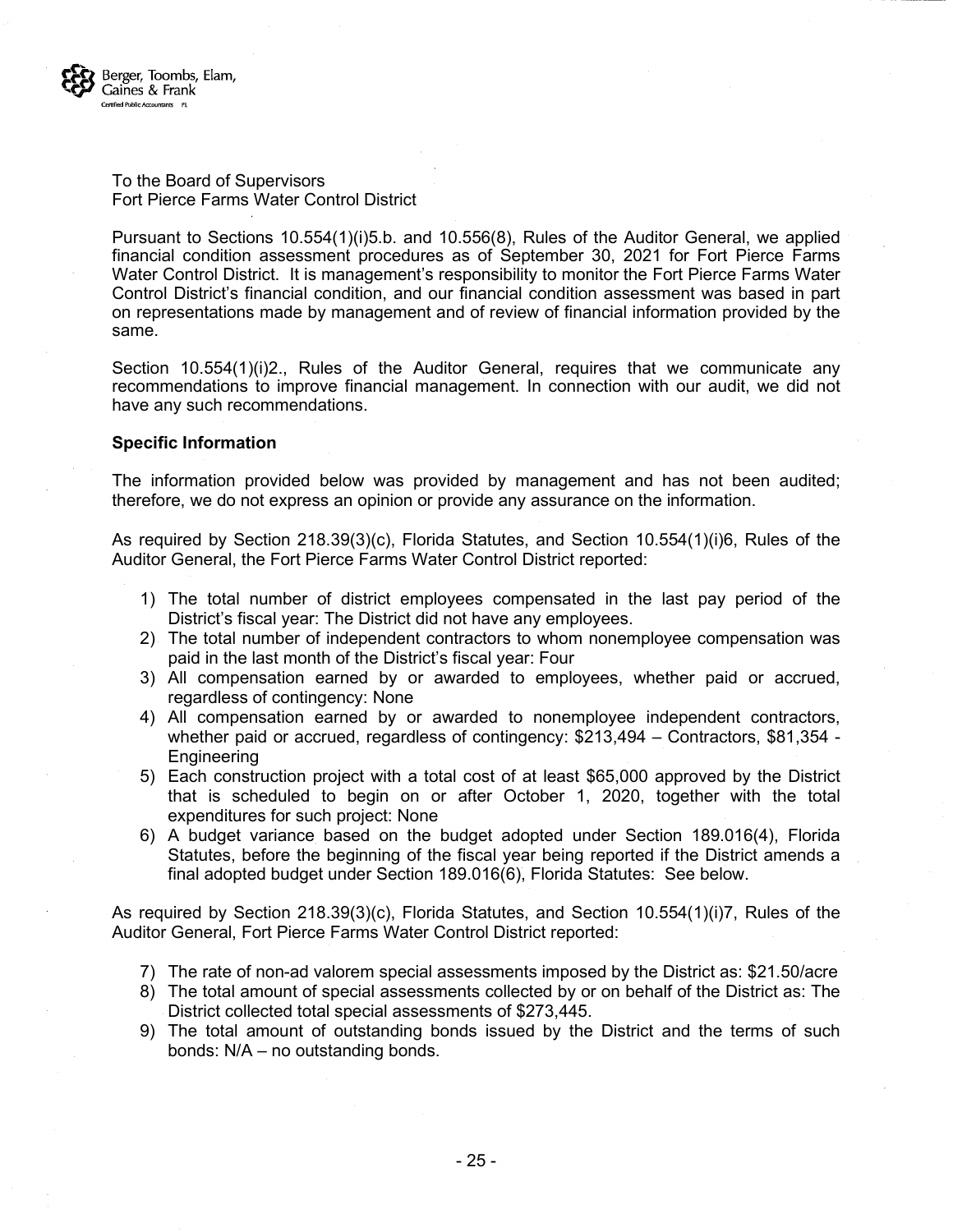

|                                   |               |                | Variance with       |  |
|-----------------------------------|---------------|----------------|---------------------|--|
|                                   |               |                | <b>Final Budget</b> |  |
|                                   | Original      | Positive       |                     |  |
|                                   | <b>Budget</b> | Actual         | (Negative)          |  |
| <b>Revenues</b>                   |               |                |                     |  |
| Special assessments               | 279,000<br>\$ | \$273,445      | \$<br>(5, 555)      |  |
| Licenses and permits              | 24,000        | 21,765         | (2, 235)            |  |
| Interest                          | 400           | 70             | (330)               |  |
| Miscellaneous revenues            | 140,000       | 152,022        | 12,022              |  |
| <b>Total Revenues</b>             | 443,400       | 447,302        | 3,902               |  |
| <b>Expenditures</b>               |               |                |                     |  |
| Current                           |               |                |                     |  |
| General government                | 57,725        | 62,694         | (4,969)             |  |
| Physical environment              | 205,800       | 284,833        | (79,033)            |  |
| <b>Total Expenditures</b>         | 263,525       | 347,527        | (84,002)            |  |
| Net Change in Fund Balances       | 179,875       | 99,775         | (80, 100)           |  |
| Fund Balance - October 1, 2020    |               | 877,536        | 877,536             |  |
| Fund Balance - September 30, 2021 | 179,875       | 977,311<br>\$. | 797,436<br>S        |  |

### **Additional Matters**

Section 10.554(1)(i)3., Rules of the Auditor General, requires us to communicate noncompliance with provisions of contracts or grant agreements, or abuse, that have occurred, or are likely to have occurred, that have an effect on the financial statements that is less than material but which warrants the attention of those charged with governance. In connection with our audit, we did not note any such findings.